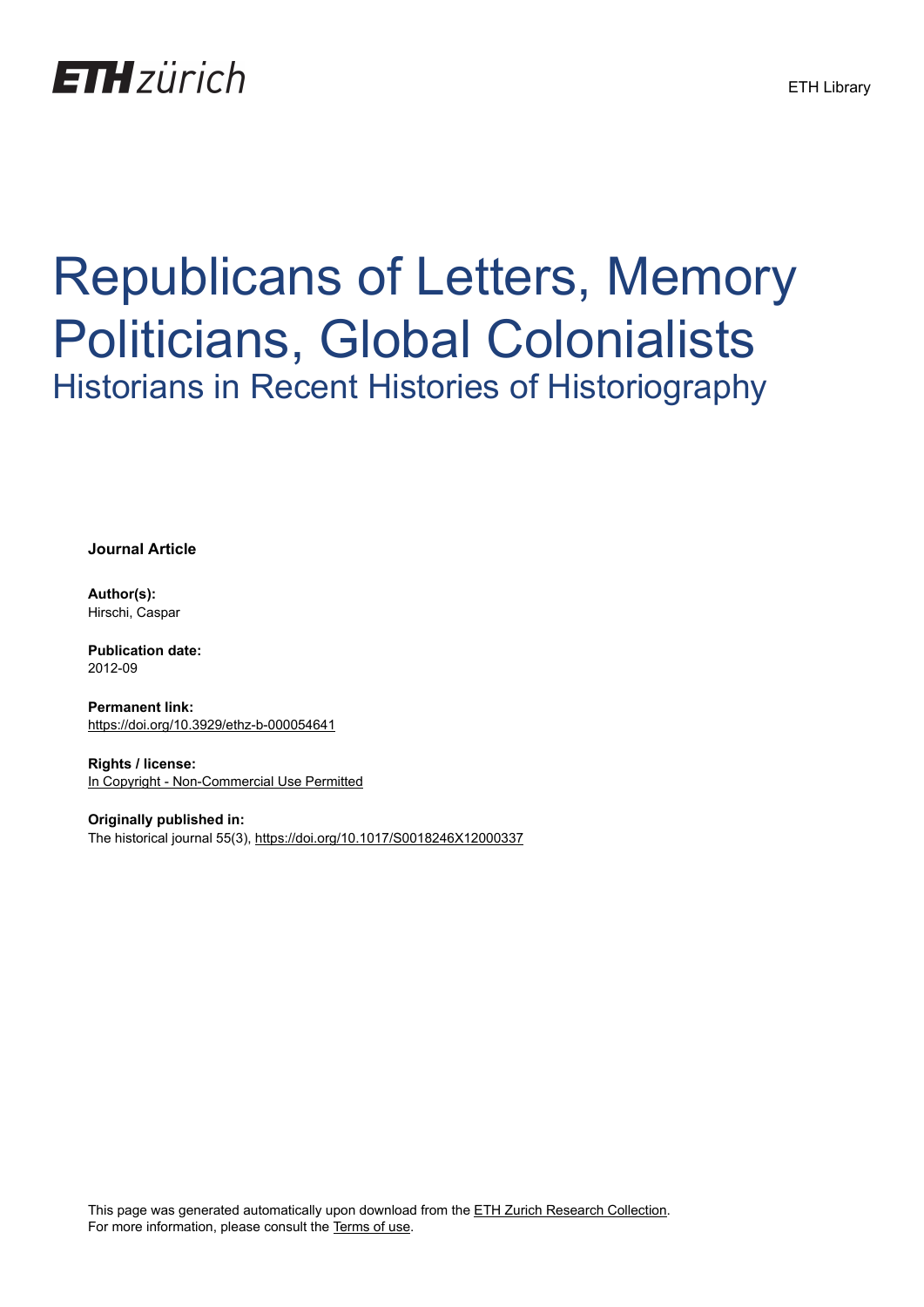The Historical Journal, 55, 3 (2012), pp. 857–881 © Cambridge University Press 2012 doi:10.1017/Soo18246X12000337

### REPUBLICANS OF LETTERS, MEMORY POLITICIANS, GLOBAL COLONIALISTS: HISTORIANS IN RECENT HISTORIES OF HISTORIOGRAPHY

#### CASPAR HIRSCHI

Eidgenössische Technische Hochschule, Zürich

ABSTRACT . Writing the history of historiography is a tricky business. There is no unbiased way of doing it, and it can serve different goals that at best complement and at worst contradict each other. The genre can seem both suitable to promote one's own academic agenda and to reflect upon one's own ideological constraints, epistemological presumptions, and social aspirations. This article analyses the motivations and methods of recent authors in the field, and it does so principally by focusing on the roles they attribute to historians past and present. To enable comparisons, the article includes works with a national, European and global framework, on early modern and late modern historiography, by intellectual, cultural and post-colonialist historians. A general conclusion will be that while most publications use the genre to pursue academic interests with epistemic arguments, only few try to exploit its potential for critical self-reflexion. As a consequence, they tend to be of limited credibility and originality when it comes to describing historiography's functions and historians' roles. This article does not treat their lack of critical commitment as an isolated phenomenon in a historiographical sub-field, but as a symptom of a larger problem within academic scholarship today. There are, however, exceptions to the rule, and this article will also try to work out their particular strengths.

In the early days of book reviewing, critics were busy looking for a solution to a problem that the new genre brought with it: how to expose published errors without soiling their authors' name. Pierre Bayle, one of the foremost participants in this discussion, proposed to deal with reviewed works according to the 'class' their authors occupied within the 'Republic of Letters'. In 1692, when he announced his project of a dictionary, intended as a dumping ground for published blunders, he recommended a gentle treatment of 'poor authors whom one would have quickly stripped to the shirt' and called for an uncompromising exposure of the errors committed by 'the greatest and most famous authors'. Bayle's reasoning was twofold. Faults and mistakes by renowned men of letters, he argued, were 'infinitely more contagious than those of ordinary writers'; at the same time, these famous authors had such

Eidgenössische Technische Hochschule Zürich-Clausiusstr. 59–8092 Zürich, Switzerland caspar. hirschi@wiss.gess.ethz.ch

 $857$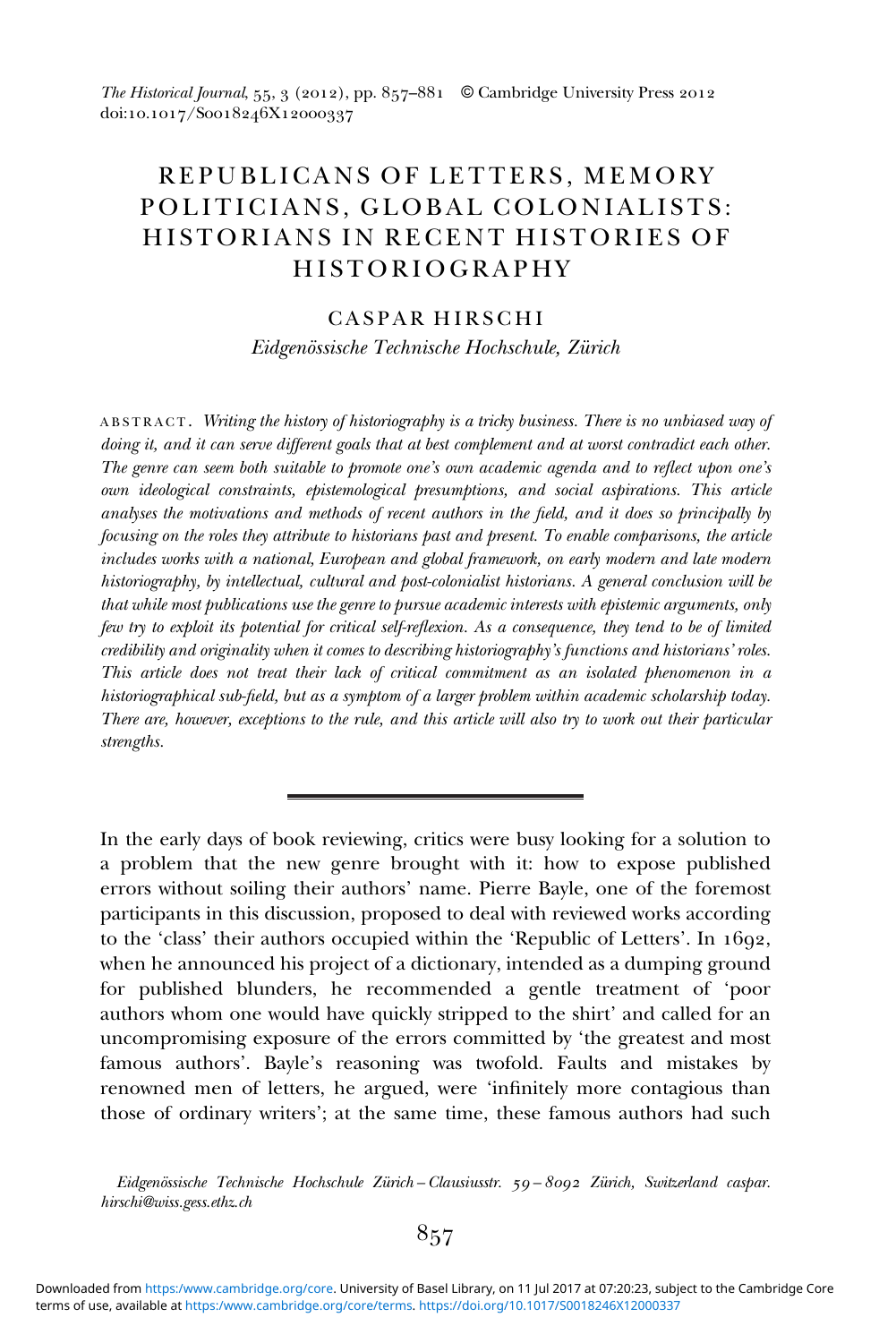'great resources of reputation and sources of glory so abundant that a hundred wreckages could not incommode them'. Thus, blunt criticism should be seen as a 'sign of the high opinion' the critic held of an author.

It would be an exaggeration to say that Bayle's advice has left a big imprint on the history of book reviewing, especially in academia. The modern academic culture may have preserved more of the unwritten code of noble honour than of the written laws of the 'Republic of Letters', and so academic reviewers tend to treat each other gently and reserve their stripping energy for intellectuals working outside the ivory tower. Wrecking a renowned professor a hundred times (and see him resurface again) is usually not considered a healthy process, not for the criticized and even less for the critic. This may be one reason why academic book reviewing is not counted among the most exciting of literary genres. It does not, however, have to be so. All authors discussed in this review article belong to the 'class' of established academic scholars. They are professors; they look back on decades of personal research; they call several monographs their own. The youngest are in their fifties, the oldest is in his nineties. If we follow Bayle's rules, they can afford a candid appraisal of their publications. But can the reviewer? I believe he can, on one condition: he should first lay himself bare.

To put this less metaphorically, Bayle left out one decisive factor of scholarly criticism when he assumed that established authors needed particular critical scrutiny: namely, the degree of self-exposure of the critic. If a critic hides behind a rhetorical curtain of impartiality in pronouncing judgement, the communication is as asymmetrical as can be. Criticism, under such circumstances, cannot even come close to Bayle's ideal of a purely truth-driven exercise in wiping out errors, even if it is brought forward in the most sober of tones. The imbalance of power is too large, and the victim is too defenceless, whatever their standing may be. The best antidote is a critic's acknowledgement of their biases and dependencies to underscore the relative nature of their arguments. This is what I will do in the following paragraphs.

I belong to a younger generation of historians than the authors under review, and my reputational armour is thinner than theirs. My academic coming of age was already characterized by what is called 'the crisis of the humanities', which to many in the field just seemed to be a crisis of official support. From my junior position, I was under the impression that this crisis was partly self-inflicted by a professorial class that had grown up in the humanities-friendly climate of the Cold War, which tended to cultivate a self-sufficiency mistaken for autonomy, preferred mutual cosseting to mutual criticizing, and, when the going got tough, either switched to nostalgic mode or to servile imitation of the sciences or to both. The unresolved problem of my position is that I feel opposed to this class culture while simultaneously working to become part of it, based on the unrealistic hope that acquiring the role of an 'established outsider' would

<sup>1</sup> Pierre Bayle, Projet et fragmens d'un dictionaire critique (Rotterdam, 1692), unpag.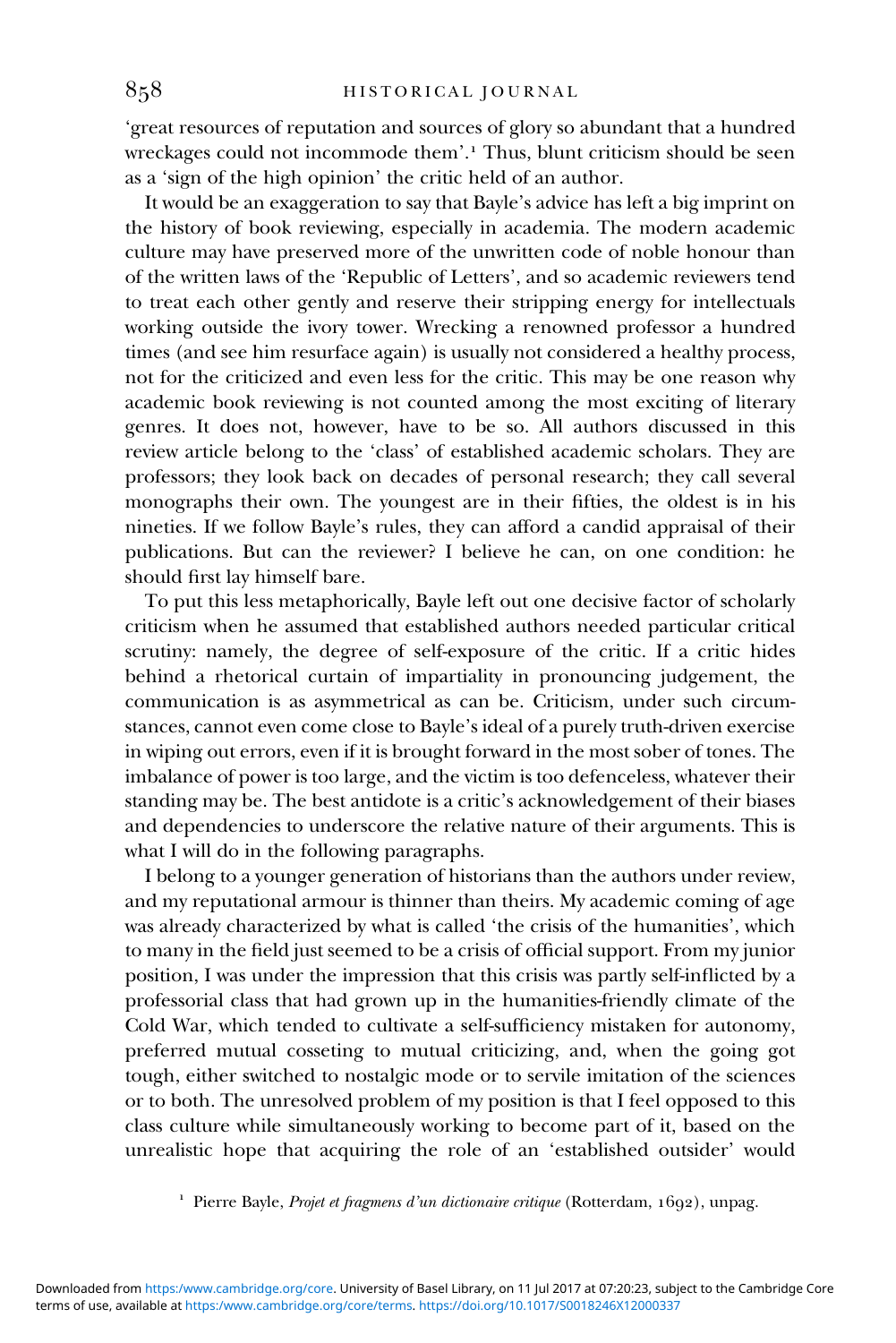enable me to criticize the current academic culture more effectively. Probably, it will just allow me to have it both ways by being an outsider to insiders and an insider to outsiders. In any event, readers may be warned of a generational bias influencing my judgement of the authors under review.

There are two more biases to declare. The first concerns Cantabrigian overrepresentation. The majority of books discussed here are either written by Cambridge scholars or published by Cambridge University Press. One reason for this is that I am writing for a Cambridge journal to which many local scholars send in their works, and another reason is that I myself was a research fellow at Cambridge when I agreed to write this article, which may have influenced my choice of books. I was careful, though, not to include works by patrons of mine or other local people to whom I owe a great deal of gratitude. And I was careful, too, not to judge anybody I know personally by favourable (or unfavourable) terms. Only the readers will be able to decide if I was successful in doing so.

The last bias is of particular significance with regard to my criticism of global histories of historiography: it is my own specialization in early modern French, German, and British history. My interest in this particular region at this particular time is based on the conviction that they were, for better and worse, momentous in shaping the world we live in now. This conviction may partly explain the ideological reservations I have against those post-colonialist scholars who attempt to delegitimize European culture morally by provincializing Europe historically.

My selection of books was partly made with regard to a question directly connected with my remarks on academic reviewing and the state of the humanities. The question is: how was and is the writing of historiography characterized by the public role and self-perception of history writers? This question will be asked both with respect to the books' contents and to the books' authors and will thus enable some reflections on historiography and historians both past and present.

I

'Study the historian before you begin to study the facts' is probably the most quoted (and misquoted) sentence from E.H. Carr's 1961 classic What is history?<sup>2</sup> Today, Carr's clarification of what it meant to 'study the historian' unintentionally confirms the validity of his own phrase, for it now looks in keeping with Carr's historical role as an established outsider and notorious agent provocateur in the British Cold War culture. In Carr's eyes, the study of the historian mainly consisted of identifying his (there was no scholarly 'her' on his radar) political convictions and analysing the degree to which these convictions were determined by the political circumstances of his time. Consequently, Carr classified modern historians first and foremost as either

 $E$ . H. Carr, What is history? (Houndsmills, 2001), p. 17.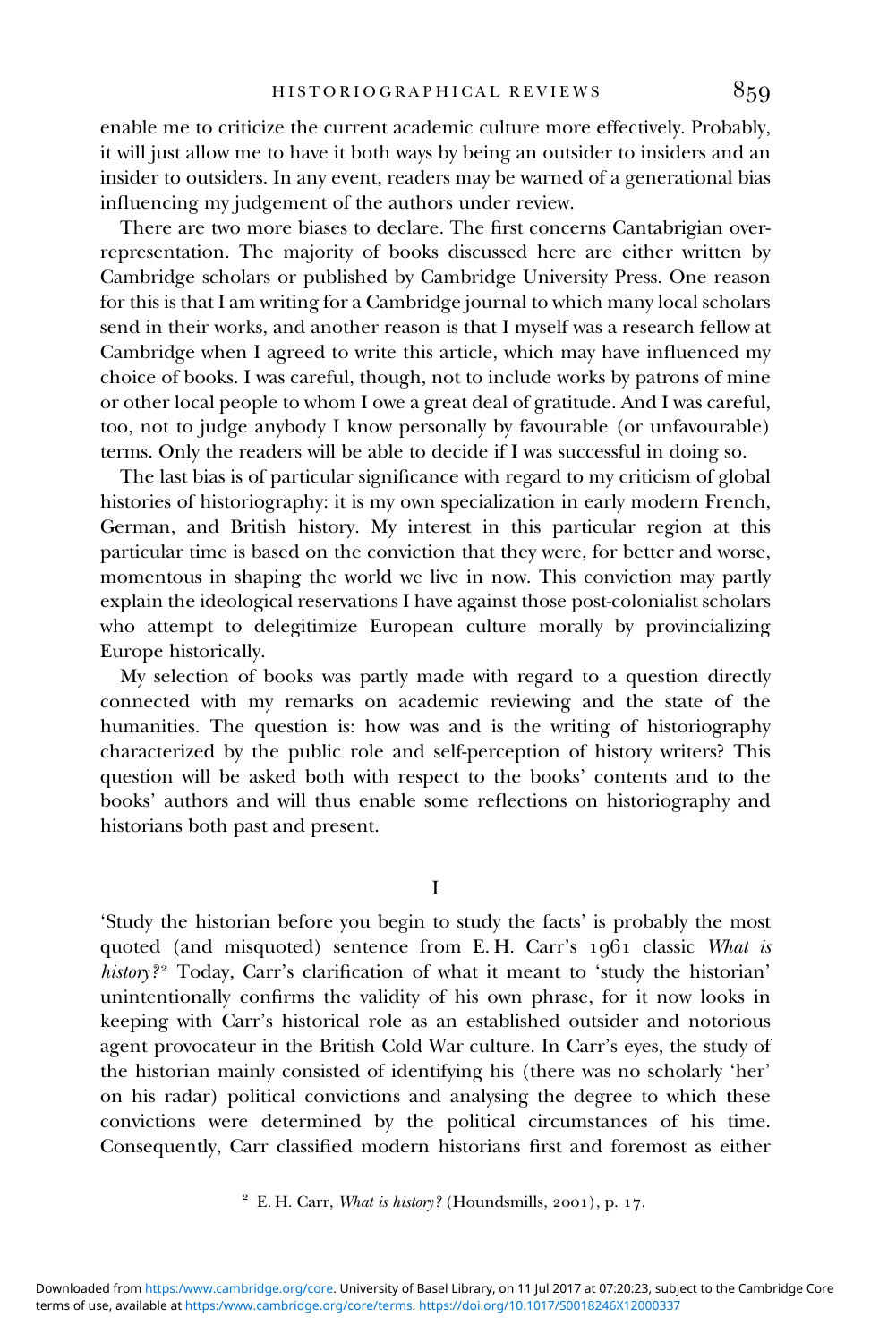liberals or conservatives or communists. At the same time, he insisted that quality needed a degree of eccentricity. Cross-breeding zoological metaphors, he maintained that a historian without bees buzzing 'in his bonnet' had to be a 'dull dog'. One could regard this as an inverted self-portrait of the uppermiddle-class diplomat-cum-don with communist sympathies.

Carr's book was the fruit of his Trevelyan lectures at Cambridge University given in 1961. When, forty-four years later, Anthony Grafton had the honour of delivering another sequence of these lectures, he chose the title What was history?<sup>4</sup> The change of tense is programmatic. Grafton aims to answer Carr's question from the perspective of early modern historians and, on top of that, to historicize some of Carr's leading arguments. Early in the volume, he credits two of his heroes, Jean Le Clerc ( $1657-1736$ ) and Jacob Perizonius ( $1651-$ ), for not needing 'Carr to explain to them the principles ... that "you cannot fully understand or appreciate the work of the historian unless you have first grasped the standpoint from which he himself approached it"' (p. ). Further on in the book, Grafton confirms the validity and denies the originality of Carr's 'homely analogy, that the best historians were an eccentric breed'; his examples of 'method and madness' in the early modern *artes* historicae include the deconstructivist antiquarian Francesco Patrizi (1520-70), the imaginative genealogist Reiner Reineck  $(1541-95)$ , and the historiographical iconoclast Jean Bodin (1530–96). The reference to Carr thus comes with some reservation about the relevance of his work.

On the whole, though, Grafton's engagement with Carr is limited as his book is not directed against a certain theory of history, but, at least in its first part, against a certain history of historiography which has been most popular in Germany. Its proponents believe that historical scholarship, as we know it today, was created in the early nineteenth century by German historians, who systematically introduced archival studies, textual criticism, and a relativistic approach to the past. Grafton picks out Ulrich Muhlack, who maintained that while the purpose of early modern historiography had been to give lessons on life (historia magistra vitae), modern Rankean history aimed at reconstructing the past as it actually was (*wie es eigentlich gewesen*) (p.  $32$ ).<sup>5</sup>

Grafton provides ample material to question this juxtaposition, especially in his discussion of Le Clerc and Perizonius. Le Clerc had already detached the study of history from the art of rhetoric by defining it as a critical examination of sources which, if proven credible, had to be presented to the reader in plain prose (p. 11). For the same reason, he rejected fictional speeches accredited

<sup>&</sup>lt;sup>3</sup> Ibid., p. 18.<br><sup>4</sup> Anthony Grafton, *What was history? The art of history in early modern Europe* (Cambridge, 2007).<br><sup>5</sup> Ulrich Muhlack, *Geschichtswissenschaft im Humanismus und in der Aufklärung: Die Vorgeschichte* 

des Historismus (Munich, 1991). Unfortunately, the footnotes are not very precise in Grafton's current book, which is why I was unable to verify the precise passage by Muhlack that Grafton is referring to.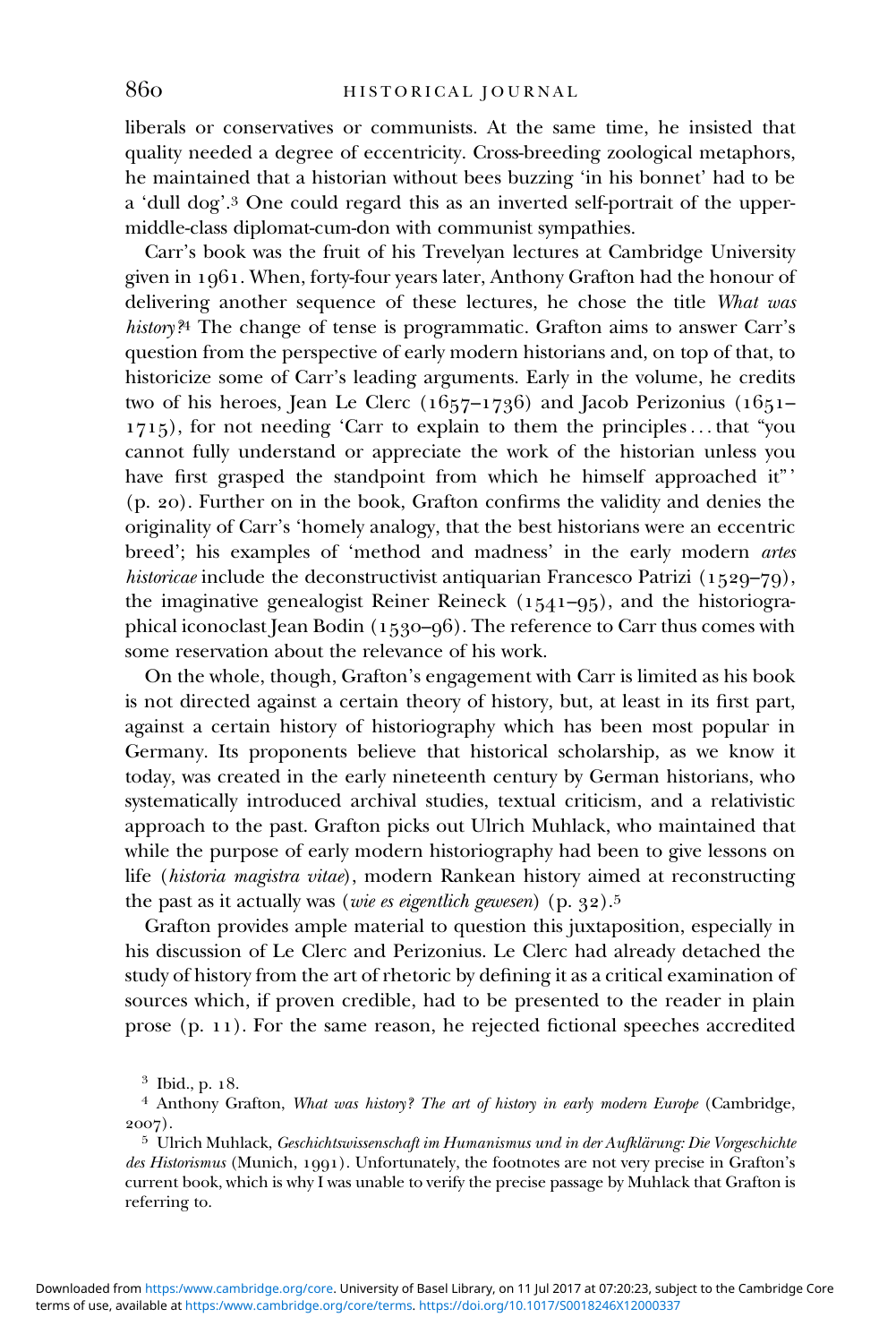to real figures in historical writing. His repositioning of the historian from the field of political instruction to that of scholarly criticism was inspired by similar ideas to Bayle on promoting literary reviews: the understanding of scholarship as an autonomous search for truth, conducted within the independent 'Republic of Letters', and the belief in philological evidence as a means to reduce the amount – and aggressiveness – of scholarly controversies.

It was not without irony that Le Clerc's critical stance sparked a fierce debate with Perizonius, who was indignant at the harsh censure of the Roman historian Quintus Curtius Rufus, whom Le Clerc found guilty of inaccurate geography, false chronology, and fake oratory. Perizonius acted as a conservative revolutionary. He deemed it (in his own words) 'completely idiotic' to 'pass judgement on ancient matters from the standpoint of their own time and its customs' (p. 17). This is a condemnation of anachronism in all but name. Perizonius also explained secularly what Leopold von Ranke would express religiously 150 years later: 'Each people, and each period in the history of a given people, has its own customs'. Ranke condensed this into 'every epoch is immediate to God'.<sup>6</sup> From this perspective, the transformative function of Ranke and his followers is mostly reduced to the exploitation and adoration of the archive as the place where an unmediated past awaited the historian. Kasper Risbjerg Eskildsen recently spoke of 'Ranke's archival turn', and here, for once, the fashionable word 'turn' may be appropriate.<sup>7</sup> Archival studies were not newly introduced by German historicists, but rather newly charged as an indispensable condition for history's accuracy and historians' credibility.

Le Clerc and Perizonius appear at the beginning of the book, but their dispute marks the end of Grafton's main narrative. From the second chapter onwards, he presents the history of the artes historicae in a literary portrait series of authors from the sixteenth and early seventeenth centuries. Particular attention is given to the French antiquarian and jurist François Baudouin  $(1520-73)$ , whose works indicate, among other things, the intertwined relationship between historical and legal studies, in both method and content. Baudouin compared ancient texts to legal testimonies and defined a rule that created a hierarchy of priorities concerning historians and histories: 'one should believe witnesses, not witnessings' (p.  $97$ ). Contrary to Carr, though, Baudouin believed in an unbiased reconstruction of the past through the attribution of credibility to the right authors (Cicero, for instance). The legal imagery thus had profound implications for his perception of history.

Based on Baudouin's works, Grafton gives an ornate definition of the *ars* historica as 'an intellectual crossroads laid out on coordinates drawn from both the humanistic and the legal traditions' and describes its function as 'giving multiple methods and practices a place to meet, as antiquarianism intersected

<sup>&</sup>lt;sup>6</sup> Leopold von Ranke, Über die Epochen der Neueren Geschichte (1854; Munich, 1971), pp. 5, 60.<br><sup>7</sup> Kasper Risbjerg Eskildsen, 'Leopold Ranke's archival turn: location and evidence in modern historiography', Modern Intellectual History, 5 (2008), pp. 425-53.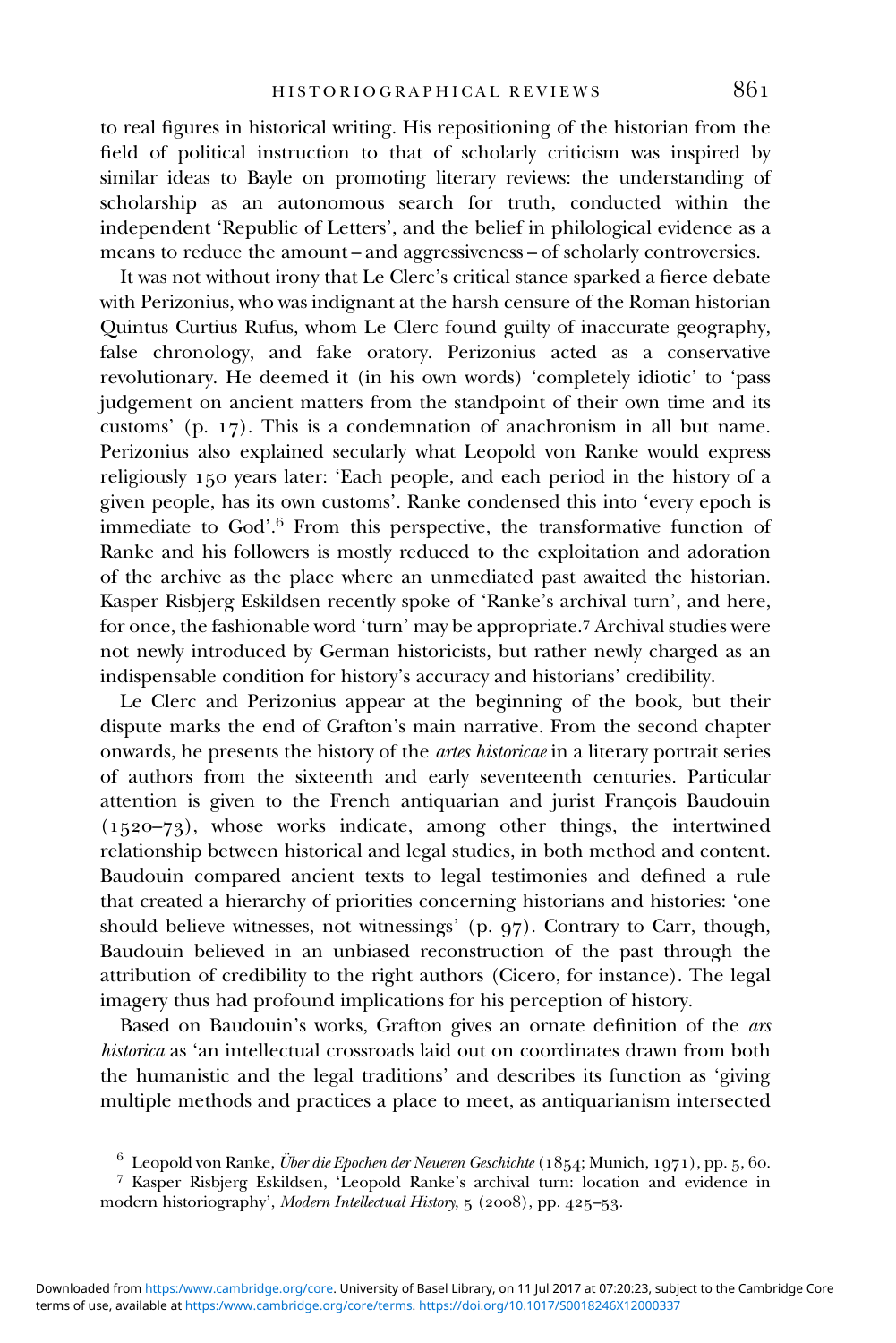with ecclesiastical history, both collided with law, and all of them in turn experienced the shock of the new as travellers described unknown worlds to the east and, even more surprising, to the west' (p. 122). Grafton's specification (if this is the right word) corresponds with his general picture of the ars historica, which is broad, colourful, and slightly blurred. If one follows his observations on Baudouin and Bodin, Poggio and Patrizi, Lipsius and Vossius, it becomes increasingly hard to grasp what kind of 'art' they were championing precisely. Was it a set of didactic rules in the tradition of the classical ars rhetorica and ars poetica? Or just various things that were more or less accidentally lumped together under one heading over time?

Grafton seems to opt for the former, but his material rather suggests the latter. Occasionally, he calls the *ars historica* a 'genre' (the title of chapter  $4$  is 'Death of a genre'). At the same time, his own use of the term covers types of texts as different as disputations, orations, dialogues, and commentaries, and only a few of them were explicitly assigned to the ars historica by their authors. Based on the variety of textual forms and content, Donald Kelley, in an essay written in  $1064$  on Baudouin, concluded that it 'makes more sense to treat the ars historica as a complex of rhetorical topoi than as a literary genre'.

The fact that the term came to represent such a diversified body of writings may be due to one single publication, which does appear in Grafton's book, but not as prominently as one might expect (pp.  $125-6$ ). In  $1579$ , Johann Wolf edited a collection of eighteen texts by as many authors in the Basle printing house of Pietro Perna. The title was Artis historicae penus – 'Treasury of the art of history'. It assembled works by Catholic, Protestant, and nonconformist authors from Italy, France, Germany, and Switzerland plus two ancient Greek historians. The edition stimulated further studies on the philological reconstruction and rhetorical presentation of the past, of which some were labelled under the heading ars historica. Apparently, it also challenged confessional hardliners. In the copy of the Bayerische Staatsbibliothek at Munich (available online courtesy of Google), the Protestant authors Chytraeus, Grynaeus, and Zwinger are crossed out in the table of contents, and there are occasional marks of censorship in both volumes. Such signs indicate that there must have been various sorts of 'critical' reading associated with the ars historica.

The writers of artes historicae are presented by Grafton as a cosmopolitan flock of independent-minded scholars on a pedagogical mission. It was their ambition to 'persuade the young man bound for academic or for public life that the vital facts of history did not, in Carr's words, resemble fish laid out on a fishmonger's lab, but fish swimming in the ocean' (p. 207). The book hardly clarifies, though, whether the political leaders of yesterday's tomorrow actually saw the fish, let alone if they tried to swim like them. Most of the texts were written in Latin and thus not easily accessible to lay students. So was the ars

<sup>&</sup>lt;sup>8</sup> Donald R. Kelley, 'François Baudouin and his conception of history', Journal of the History of  $Ideas, 25$   $(1964)$ , p. 39.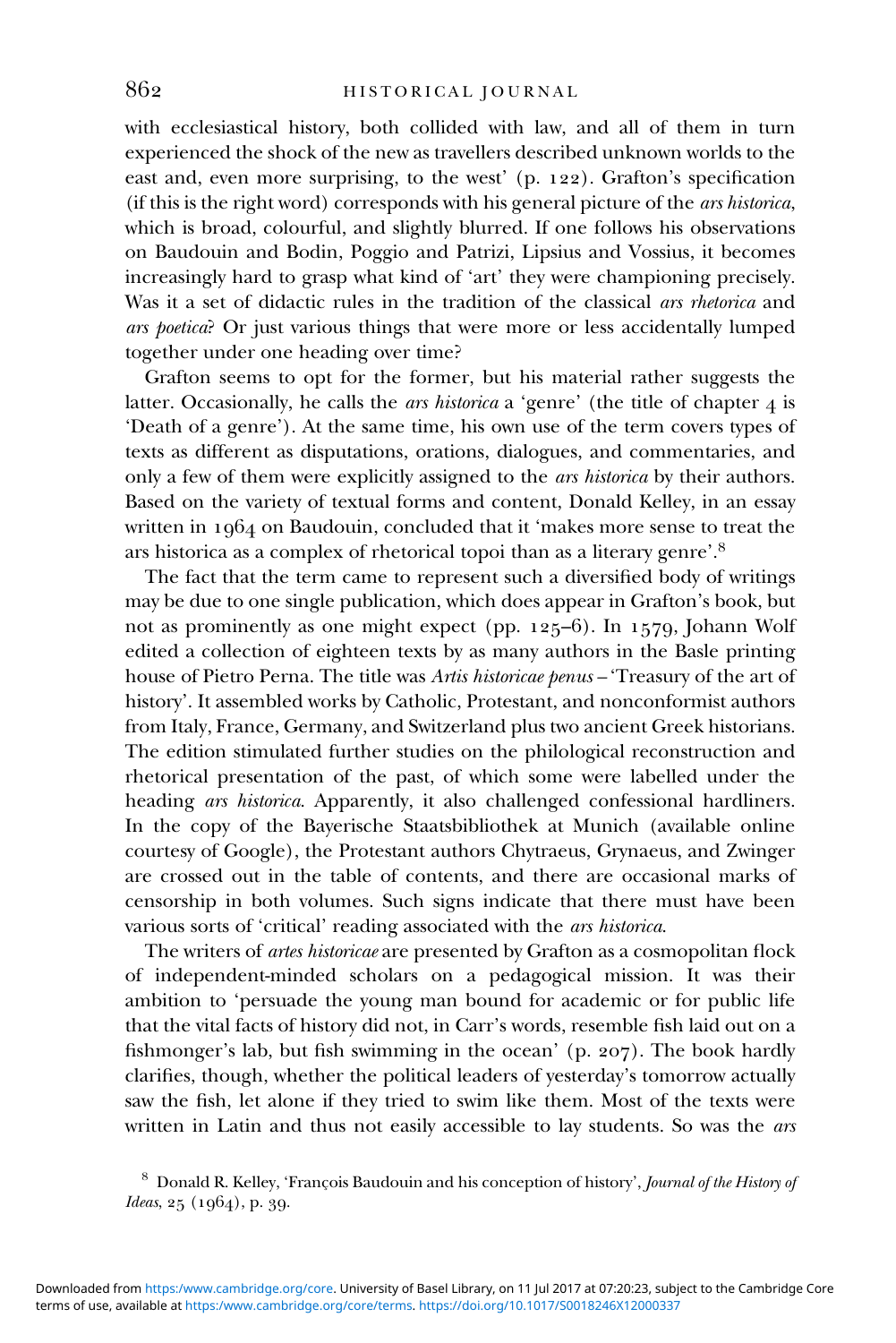historica propagated as an 'applied science', but practised largely as 'l'art pour l'art'? Grafton would deny it. According to him, the ars historica was a doubleedged sword for rulers. It promised to teach them lessons of the past for future use, and it threatened to put them under critical scrutiny. His book recounts the story of Emperor Maximilian I, who was eager to equip his young dynasty with an old lineage and proud enough to think that what was good for Roman emperors would be sufficient for him: he, too, must be(come) a Trojan. His only fear was 'to become a credulous laughing stock in an age of criticism' and so he followed his own genealogists' work with impatient interest  $(p. 151)$ .

On closer look, this example is not very telling or telling for other reasons. The story is based on a report by the late sixteenth-century genealogist Reiner Reineck, which in turn is based on a report by Maximilian's humanist courtier Johannes Cuspinian, who allegedly claimed to have listened to a conversation between the emperor and another court scholar. The history of transmission is suspect, and there are further reasons to be sceptical. Renaissance humanists notoriously convinced one another of their own political importance, probably to compensate for their lack of status security in comparison with jurists and theologians. Maximilian, from what we have learned, was hardly bothered about being perceived as credulous by scholars. He was obsessed with his genealogical projects; he was adamant to have them fulfilled by his scholarly clients according to his own adventurous plans, and he was indifferent to those humanist historians, who, partly for nationalist, partly for evidential reasons, criticized him for posing as Troianus instead of accepting himself as Germanus.<sup>9</sup>

More revealing is the example of Joseph Scaliger, whose working conditions at Leiden look like a late modern academic's daydream. Scaliger received the highest salary 'not only in the university, but in the city of Leiden itself', had no teaching obligations and a university library devoted to the latest books and tools for historians (p. 193). His standing, though, was as remarkable as it was exceptional for early modern philologists. A possible explanation as to why Scaliger was so generously paid and carefully looked after is given by Grafton in another publication, where he refers to Scaliger as a highly respected 'expert on chronology'. Indeed, chronology may have been key to the political impact of historical studies as it promised to give special ammunition to participants in religious and political disputes that involved alternative datings of historical events. As such, chronology could be particularly attractive to legal scholars in political service and polemical spirit, i.e. the Baudouins and Bodins. As Grafton rightly points out  $(p. 69)$ , proximity to law was, in terms of reputation and remuneration, generally a good prospect for a field of scholarship in the early modern period, especially if it was not long-established, such as the ars historica.

 $9$  See Caspar Hirschi, The origins of nationalism: an alternative history from ancient Rome to early

modern Germany (Cambridge, 2012), pp. 155–6.<br><sup>10</sup> Anthony Grafton, 'A sketch map of a lost continent: the Republic of Letters', in idem, Worlds made by words: scholarship and community in the modern west (Cambridge, MA, 2009), p. 27.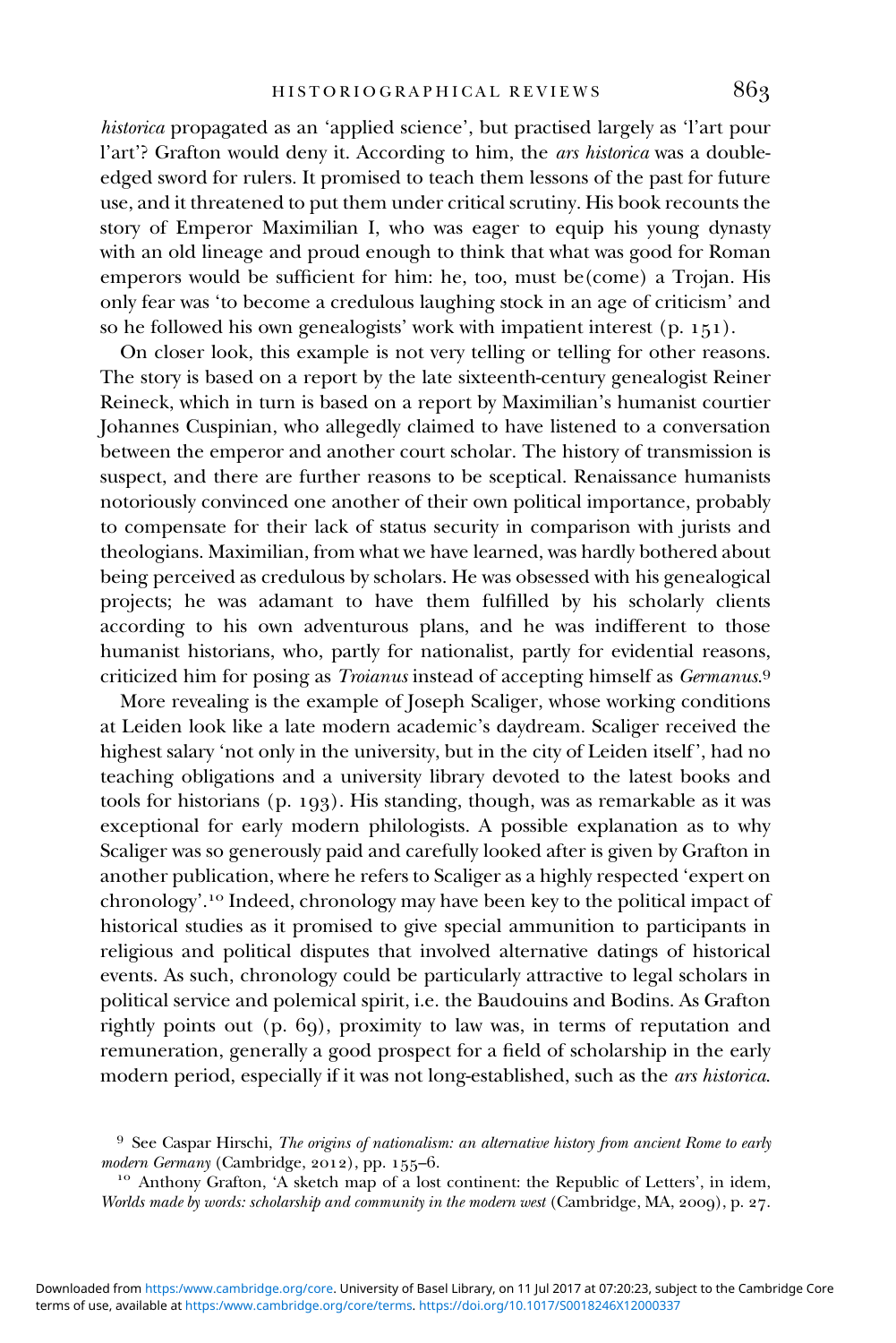If so, the critical potential of historians did not so much derive from a position of high independence, but from a process of smooth adaptation, and its development served the interests of patrons and parties rather than following an agenda of independent scholarship. In short, contrary to their own selfimage, advocates of the ars historica may have delivered more propaganda fodder than political lessons to those in charge. Although Grafton does not draw such a conclusion, some of the witnesses he cites to document the decline of the ars historica in the second half of the seventeenth century could support it. The generation of Le Clerc and Perizonius, in their repudiation of ars historica, accentuated the critical purpose of historiography while questioning the epistemic power of historians to produce political prescriptions.

In general, Grafton's analytical toolkit is not ideally equipped to offer insights into possible discrepancies between the roles early modern history writers ascribed to themselves and the functions they were designated by others. Like many other intellectual historians, he perceives them primarily as citizens of the 'Republic of Letters'. The term, as we have seen in Bayle's quotation, was introduced by early modern scholars, which is why many historians today feel comfortable with it. Yet does a widely used historical category necessarily make a good analytical category? Not in this case. Twenty years ago, Pierre Bourdieu attributed the Republic of Letters to the vocabulary of 'spontaneous sociology', because it lacked a 'worked-out concept' and therefore could not serve as an analysis of the 'functioning of the literary world'. I do not think that the problem with the 'Republic of Letters' has much to do with 'spontaneous sociology'. Yet I believe that it encourages one to ignore the fundamental differences between the organization of scholarly relations and political communities. It creates a sense of scholarly self-determination, which is at odds with the structural conditions of learned cultures both then and now. Early modern scholars, when projecting themselves into the Republic of Letters, had to blind out their susceptibility to censorship and court culture and hide their dependences on patrons, printers, and publishers. The term also helped to conceal the interdependence of scholarly interests, political convictions, and religious beliefs. Similar to other powerful metaphors such as 'free market' or 'war on terror', the term 'Republic of Letters' distorted the reality in order to reshape it. This makes it highly interesting as a historical category, but hardly helpful as an analytical one.<sup>12</sup>

Grafton's use of the phrase is symptomatic. Instead of clarifying its metaphorical meaning, he adds further imagery that does not necessarily clarify the picture. The book begins with the following sentence: 'In the years

<sup>&</sup>lt;sup>11</sup> Pierre Bourdieu, *Les regles de l'art: Genèse et structure du champ littéraire* (Paris, 1992), p. 287.<br><sup>12</sup> For its significance as a historical category, see Caspar Hirschi, 'Piraten der Gelehrtenrepublik: Die Norm des sachlichen Streits und ihre polemische Funktion', in Kai Bremer and Carlos Spoerhase, eds., Gelehrte Polemik: Typen und Techniken gelehrter Konfliktführung in der respublica litteraria des 17. und 18. Jahrhunderts (Frankfurt am Main, 2011), pp. 101-38.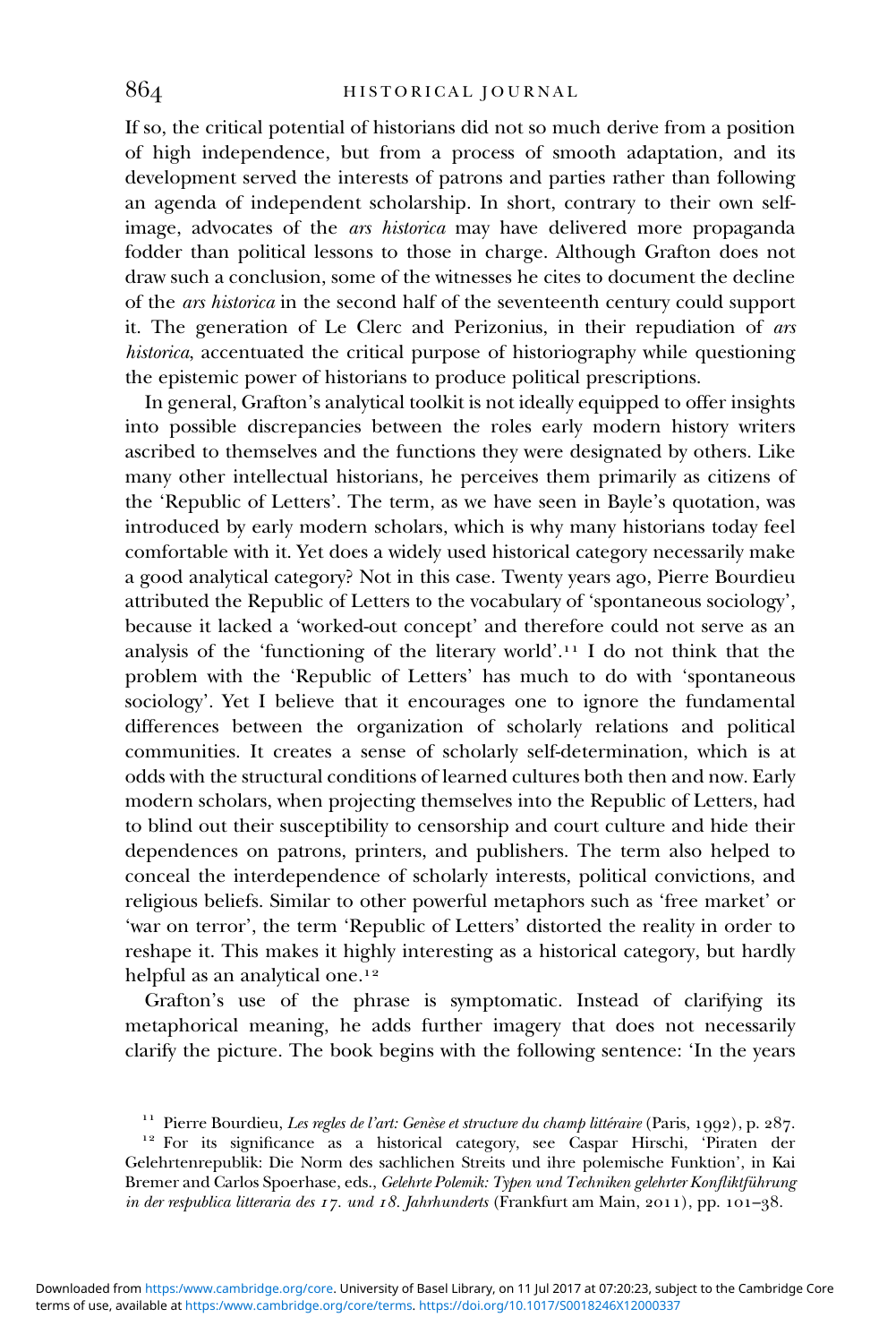around 1700, a roomy but fragile imaginary mansion housed the citizens of the Republic of Letters.' A few lines further down, he writes: 'Many of those who dwelled in this ample new house of learning feared that it was in danger of going up in flames'  $(p, 1)$ . This is not the occasional accident of every lively imagination. In another recent article, Grafton called the Republic of Letters 'a lost continent', 'a sort of Pedantic Park', and 'a palimpsest of people, books, and objects in motion'. Exemplifying complex metaphors with even more complex metaphors is a sign that they are not working. Why, then, is the 'Republic of Letters' such a popular concept among late modern historians? The tone they adopt when speaking about its alleged early modern citizens is often nostalgic, sometimes ironic, and always sympathetic. It seems that many use the metaphor to express their own ideals of free and independent scholarship in an international academic environment. As likeable as this is, such a sunny view of the humanities is fundamentally at odds with the institutional constraints within modern universities. It tends to induce a false sense of security during periods of generous funding and to provoke loud, but belated outcries in times of austerity.

#### I I

Grafton's answer to the question 'What was history?' is as Eurocentric as can be. Yet, it is so for obvious reasons, since it would be hard to argue that a genealogy of modern academic historiography has to include extra-European traditions of history writing. Markus Völkel, a European early modernist-turned-global historian, goes even further. In his global history of historiography, published in German under the title Geschichtsschreibung, he states:

The European method of scientific history, despite being heavily criticized in, for instance, Africa and India, has since conquered almost all academic institutions of the world. This method has been denounced as imperialist, but at the same time it has always been used to construct the national histories of new nations.<sup>14</sup>

Völkel labels his own approach to the global history of historiography 'mild Eurocentrism' and justifies it both methodologically and historically: 'As long as the rejection of "Eurocentrism" remains a methodological project by Western educated elites, the new "decentred global history" will not be able to abandon Europe as a point of reference for its historiographical method' (pp. 277-8). At the present stage, according to Völkel, global history has to deny itself entirely if it wants to abandon its Eurocentric structure  $(p. 345)$ .

If this is so, why does a history of historiography have to include all those extra-European traditions of history writing which even most of today's global

<sup>13</sup> Grafton, 'A sketch map', pp. 1, 2, 6.<br><sup>14</sup> Markus Völkel, *Geschichtsschreibung: Eine Einführung in globaler Perspektive* (Cologne, 2006), p. 15.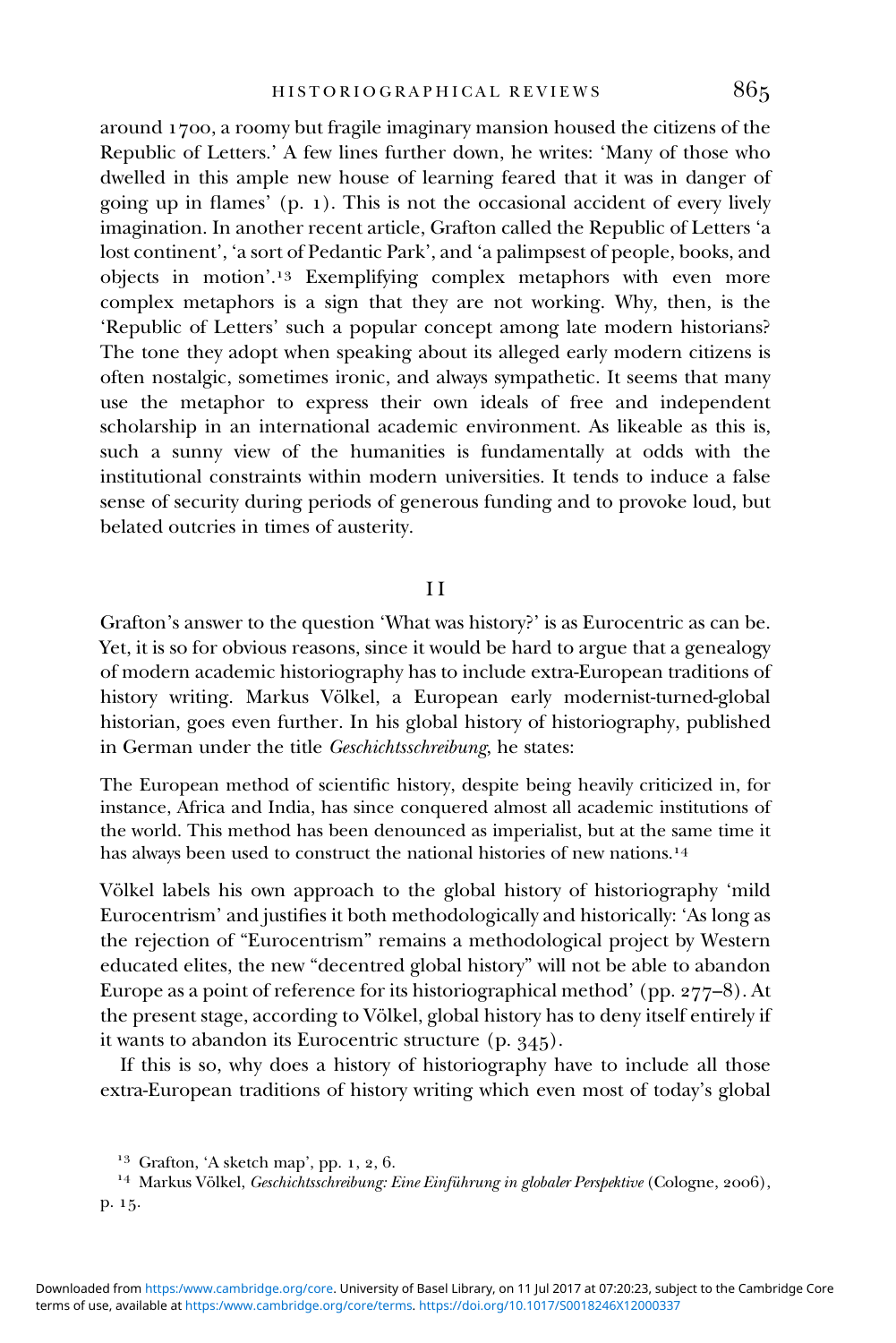historians treat as methodological dead ends? Völkel does not address this point directly, but indicates that he considers a global approach the most appropriate way to historicize the history of historiography more thoroughly. The main question for him is not where present forms of academic scholarship originated and how they evolved, but how history was translated, narrated, and manipulated in different times and places. Neither is he very interested in cross-cultural exchanges, or what global historians call 'hybridization'. With this, Völkel's book is not so much an exercise in provincializing, but in contextualizing Europe, which renders it appealing to more than just post-colonialist scholars – provided that they master German.

As is often the case with global histories by a single author, Völkel's Geschichtsschreibung is extremely ambitious. Aside from four chapters on Western Europe from early antiquity to late modernity, it includes single chapters on Byzantine, Arabic, Indian, Chinese, Japanese, and American historical traditions and closes with a few pages on African historiography. All chapters are based on the same set of questions addressing the scope of information, methodological techniques, institutional conditions, literary genres, and the relationship between history writing and other practices of memory in a given culture and period. Furthermore, Völkel draws biographical sketches of major historians, summarizes their 'canonical' works, discusses secondary literature, and even proposes new interpretations of certain developments (according to him, for instance, the 'first linguistic turn' happened around 1800, when Romantic historians pushed for a vernacular historiography that would breathe the national spirit)  $(p. 310)$ .

The problems arising from Völkel's Herculean tour de force have less to do with the composition and content of this particular book than with global histories in general. One problem is narrative or rather the lack thereof. Post-Hegelian global histories, even if they are well-structured, such as Völkel's (or, for that reason, Bayly's or Osterhammel's), inevitably deal with material too abundant, too disparate, and too complex to form a coherent argument, let alone tell a comprehensible story. Writing a book that is more than the sum of its parts is not an easy task under such conditions, whereas exhausting readers through information overload is. In Völkel's case, even his admirable ability to pack complex issues into concise images ('The Chinese tradition of knowledge proceeded by "scissors and paste"'  $(p. 161)$ ) may not be enough to prevent readers from drowning in the vast sea of his material, all the more so as the book comes in painfully small print. The targeted student audience will only be able to swim through small sections at a time.

Another problem specifically of single-authored global histories concerns scholarly expertise and hence authorial credibility. All authors of global histories enter the field as specialists for a small part of it and will never be experts on most of what they are writing about. Even if they master several languages, they remain heavily dependent on second-hand knowledge and will hardly be capable of examining its quality thoroughly. Völkel's scholarly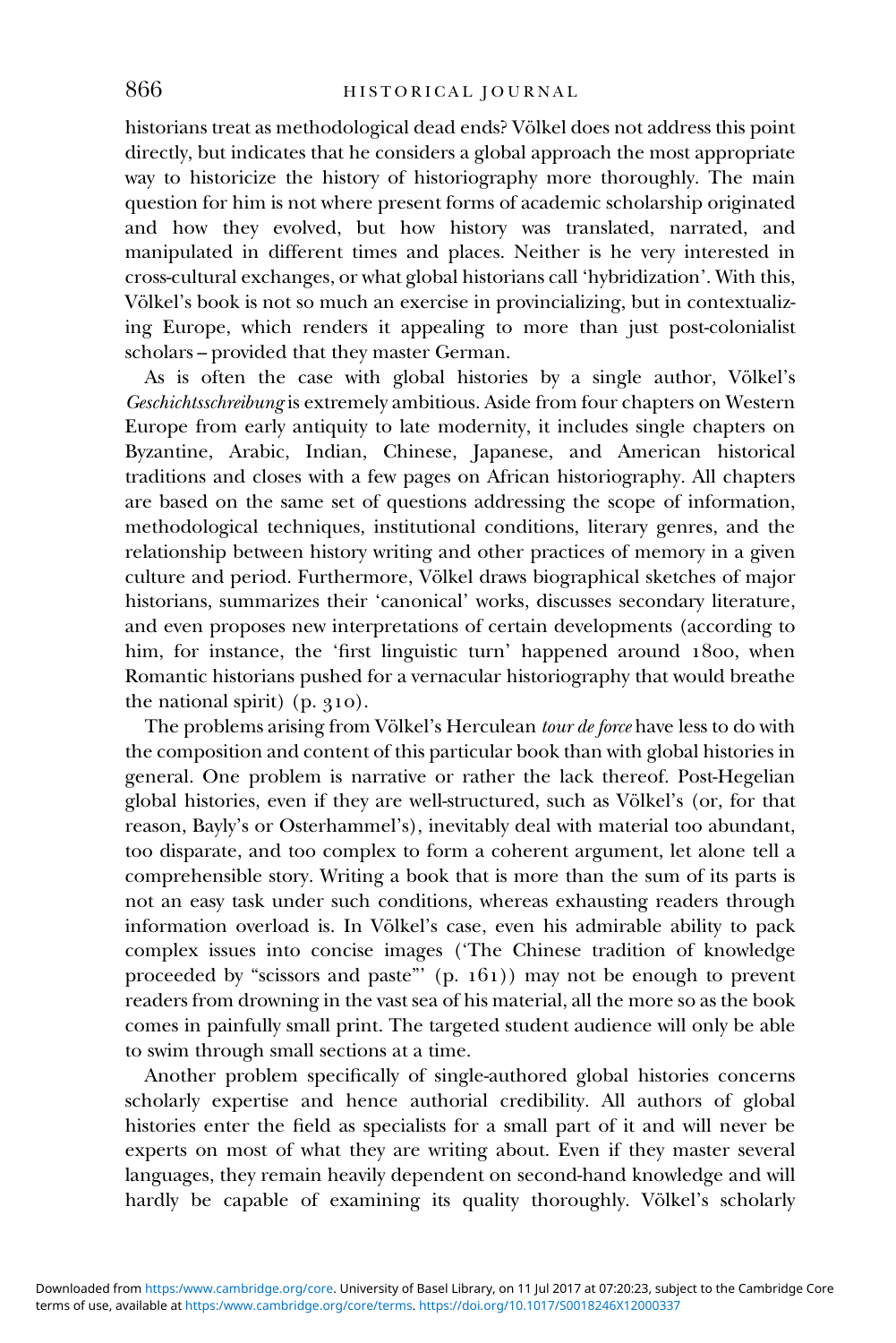reputation is based on specialist studies of early modern papal and European intellectual history. He concedes his limited knowledge of extra-European histories and languages, and although he does remarkably well when describing their historiographies, non-specialist readers will have reservations about giving his portraits of Arab or Chinese historians the same credit as those of their European counterparts. As long as modern historiography derives its authority from specialist expertise and first-hand knowledge of original documents, global histories by single authors will be intellectual towers built on shaky epistemological foundations.

For English-speaking readers, a valuable alternative to Völkel's Geschichtsschreibung is the voluminous textbook A global history of history by Daniel Woolf.<sup>15</sup> Compared to Völkel's work, it looks more appealing at first sight and less consistent on closer inspection. Although it is much bigger, it feels easier to swallow. It is designed as a state-of-the-art textbook with subject boxes on particular topics, extracts of historiographical classics, global timelines for each epoch, sections for further reading, and lots of illustrations. Similar to Völkel's book, it impresses with its well-thought-out structure, accessible language, concise presentation of complex issues, and, on top of that, some original interpretations, which make it interesting to professional historians, too.

Contrary to Völkel, though, Woolf, who first specialized in early modern English historiography, is eager to shake off any notion of Eurocentrism. In the introduction, he asserts that he is making a contribution to the post-colonial project of 'provincializing Europe' and specifies this with a quote from Dominic Sachsenmaier:

It would be wrong to simply identify diffusion from the West to the rest as the only force behind the genesis of academic historiography as a worldwide phenomenon. Rather, the global spread of cultures of rationality, the modern academic system and university-based historiography occurred in an intricate jeu d'échelles of trans-local and local contexts, colonial power formations, liberation movements, transnational intellectual networks and other factors.

This statement is more precise in what it rejects than what it endorses, but even so, Woolf's own narrative rarely resembles Sachsenmaier's transcultural imagery. There are episodes of 'interculturality' between Islamic, Jewish, and Christian historians during the period traditionally known as the middle ages and relabelled 'Age of global violence' by Woolf, but even here the author has to concede that 'the impact of these contacts on the writing of history was for now rather limited' (p. 120).

<sup>&</sup>lt;sup>15</sup> Daniel Woolf, *A global history of history* (Cambridge, 2011). <sup>16</sup> Dominic Sachsenmaier, 'Global history, pluralism, and the question of traditions', *New*  $Global Studies, 3 (2009), p. 18.$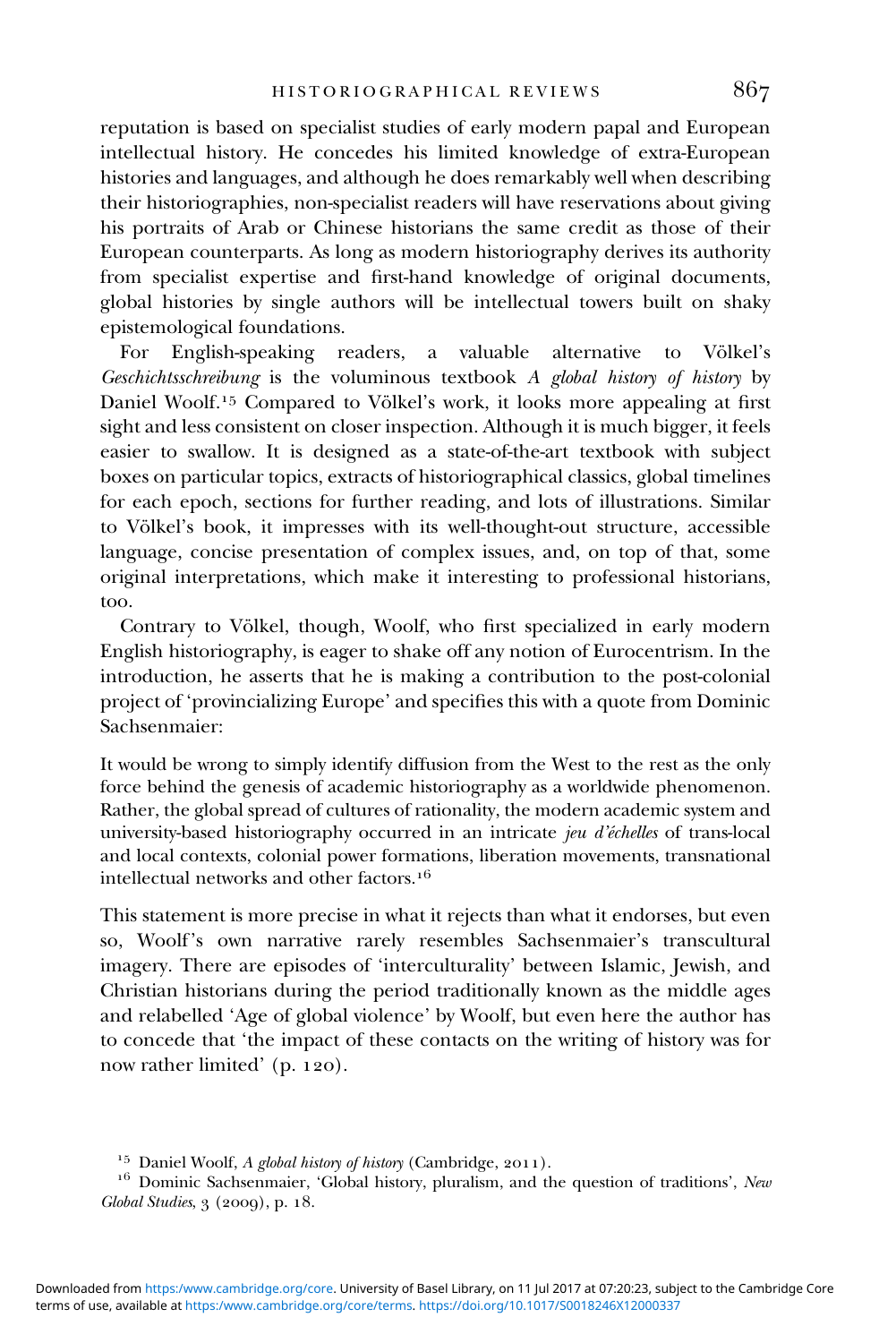Later, from the eighteenth century onward, the impact may have grown, but apparently only in one direction: from Europe outwards. Woolf, in perfect accordance with the diffusionist approach he dismissed at the beginning, speaks of 'the spread of Western historicity to most of the rest of the world, sometimes by force, but often by invitation'  $(p, 345)$ . He describes how 'the later nineteenth century would import to Japan and China a further wave of methodological and conceptual change derived from Europe'  $(p, q39)$ , and he states that Indian historians, regardless of their political leanings, 'mainly looked westwards for models and methods' (p. 404). This is probably true to the present day, even in the field of post-colonial studies, where Asian and African historians not only train in 'Western' methods, but mostly leave for the West as soon as they get a decent offer from an American or British university. There are still some colonial rules dictating the post-colonial game.

With Sachsenmaier's snakes-and-ladder approach failing, Woolf follows a diffusionist model for modern history and a comparative one for all periods before. His comparisons are not guided by a principle of symmetry, but by the will to highlight areas where extra-European historians were earlier or better. The Chinese are given the most credit in this regard. Woolf claims that they developed encyclopaedias, biographies, and historical novels long before the Europeans even came close to imagining them  $(p. 172)$ . Furthermore, 'Chinese' historians consolidated much earlier than their European counterparts a clear and consistent set of rules and practices for the recovery and representation of the past' (p. 55). Unfortunately, Woolf does not enumerate what these rules and practices were, and neither does he explain why they did not help the Chinese to compete with Western historiography in later periods. Clearly, he does not want to introduce a 'Needham question' for the humanities, but then he cannot prevent the question looming in his narrative, since all extra-European traditions are as irrelevant in his account of modern academic historiography as they are in Grafton's book.

Another comparative technique used by Woolf is to find Chinese equivalents to great European thinkers: 'La Popelinière, Bodin and Bayle each have counterparts of sorts during the Ming, though it is rather unlikely that the Chinese authors, despite Western contact, knew of their French opposite numbers or vice versa' (p. 210). In a similar vein, he states that 'if Britain had its triumvirate of Hume, Robertson and Gibbon, eighteenth-century China could answer back with its own distinguished trio', called Wang Mingsheng, Qian Daxin, and Zhao Yi (p.  $323$ ). To complete the debunking of European singularity, Woolf calls the period 'Eurasian Enlightenment'. His terminological and comparative undertakings have, as shallow as they are, little epistemic value, but great ironic effect. When Woolf endows extra-European cultures with the Enlightenment (other post-colonial scholars do the same with the Renaissance, though hardly with the middle ages), he places himself on the shoulders of those he wants to overthrow. He is acting as a European colonizer. It would be interesting to see how European historians would react if they were told not to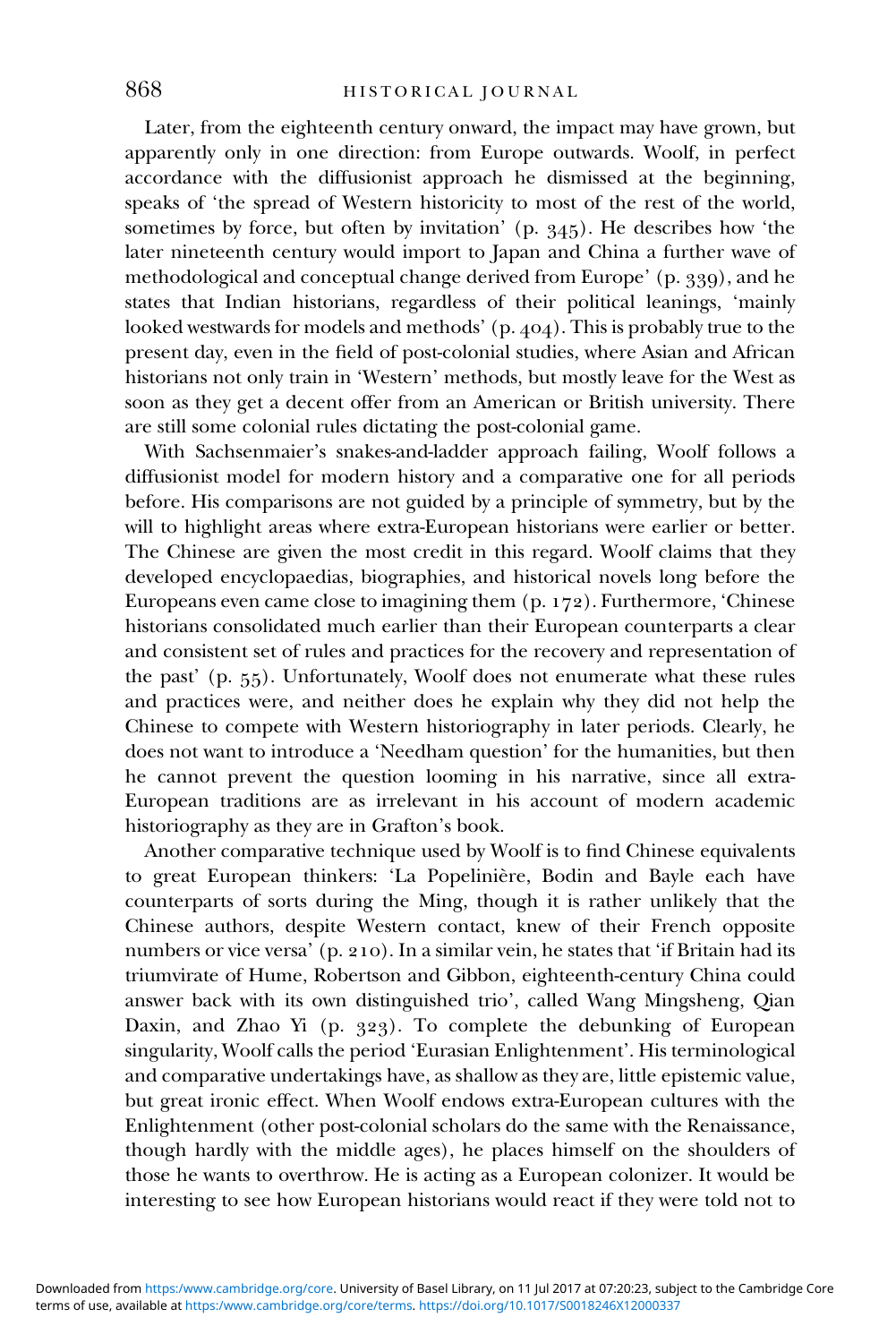speak of the 'French Enlightenment' anymore, but of 'French culture under the early Qing Dynasty', or to call early modern European barbers 'practitioners of Ayurveda'.

An involuntary demonstration of how the colonizing effect of postcolonialism can be carried to the extremes is given by Jack Goody in his The theft of history.<sup>17</sup> Goody, who was born in 1919, acquired academic fame as a social anthropologist in the 1960s and 1970s and has been a Cambridge legend ever since, decided to embark on a crusade against academic Eurocentrism in his old age. His polemical energy is impressive, but the blows he deals too often miss the target. By 'theft' of history, Goody means 'the take-over of history by the west', that is, 'the past is conceptualized and presented according to what happened on the provincial scale of Europe, often western Europe, and then imposed upon the rest of the world' (p. 1). Among the goods stolen in this large-scale robbery are democracy, capitalism, freedom, individualism, universities, and romantic love. Goody's aim is to show when the theft had taken place, how it can be undone, and who needs to be held responsible. The theft, according to him, began 'with the notions of Archaic society and Antiquity, proceeding from there in a more or less straight line through feudalism and the Renaissance to capitalism' (p. 26). Goody returns the stolen goods by method of semantic widening: he declares, among other things, that the bourgeoisie has existed 'ever since the Urban Revolution of the Bronze Age' (p. 135), that China had introduced capitalism, mechanization, and industrialization long before Europe  $(p. 209)$  and that the organization of pirate ships was 'often based on "democratic" principles', so there is 'no sense in which the Greeks can be said to have "discovered individual freedom" or democracy'  $(p, 51)$ .

Identifying the culprits is even easier. They are to be found among those dead old white men who wrote about European history without having the chance to be enlightened by post-colonialism. Goody does not care to historicize the Eurocentric views of the authors discussed because he considers them guilty by the universal standards of his superior epistemic and moral judgement. Interestingly, his verdicts tend to sound much harsher than his actual disagreements. After stating that the arguments of Joseph Needham, Norbert Elias, and Fernand Braudel 'are flawed since they either take that advantage [of the West on the rest] back to a distant past, or also privilege later Europe in a questionable way, so that they distort world history rather than illuminate it', Goody adds a footnote, saying: 'Of course, only in certain ways; I am in complete agreement with most of their writings'  $(p. 125)$ .

Worse than that, some of his verdicts are unjust or confused or both. 'Burkhardt in Switzerland' is accused of 'nationalistic ideas of the "spirit" of the Renaissance', including the celebration of limited democracy and 'the triumph of European civilisation over all others' (p. 127). If 'Burkhardt' is meant to be Jacob Burckhardt (as the 'J.' in the index suggests), then Goody got things

 $17$  Jack Goody, The theft of history (Cambridge, 2006).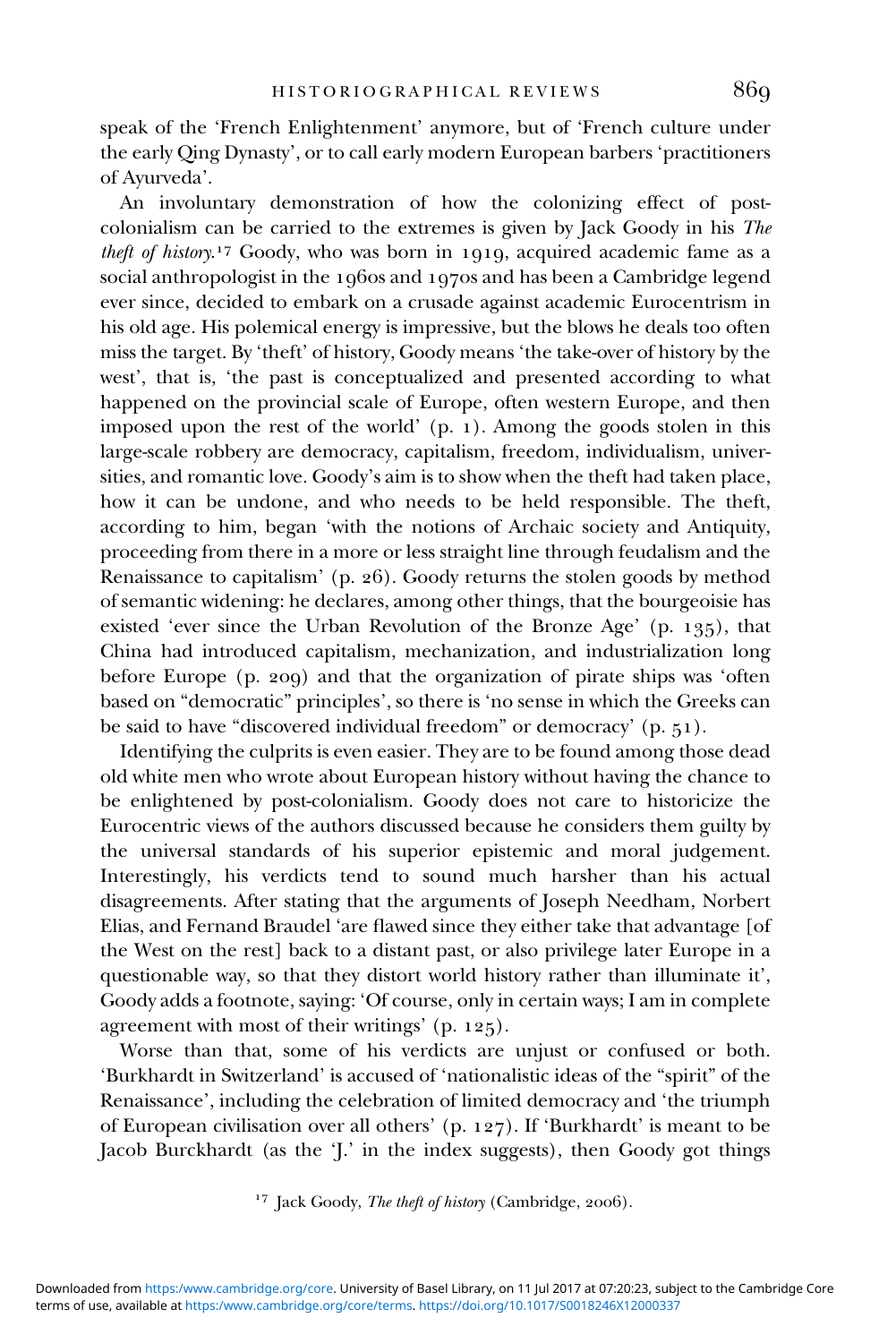wrong. The Swiss Patrician's picture of Renaissance Italy was not so much triumphant as ambivalent; it contrasted sharply with his view of contemporary Switzerland as philistine and uncreative, and it never served to glorify democracy because he hated it. In another section of the book, Goody notes that 'Burkhardt actually wrote of a 'mystical marriage' between Greece and his own country, Germany, so that the ancients had to have everything good that marked the moderns' and then concludes: 'Such claims must arouse a measure of scepticism in a critical reader'  $(p, 37)$ . Surely they must, though in more than one way. How can 'Burkhardt' be a Swiss nationalist in one passage and a German chauvinist in another? We do not know. There are no references to Goody's sources, and the index attributes the two passages to the same person.

Less confused, but more unjust, is Goody's discussion of Norbert Elias. The author of *The civilising process* is accused of many sins, and Goody finds it particularly 'unacceptable that there is no reference to other urban societies', which could have 'led him to query the notion of a special "social personality structure" in the west' (p. 171). One can criticize Elias for many things – his fusion of Freudian *Entwicklungspsychologie* with Hegelian *Geschichtsphilosophie*, his dependence upon the memoirs of Saint-Simon, etc. – but not for the absence of cross-cultural comparisons. In a central chapter of the *Civilising* process, he writes:

One cannot avoid comparing the direction of this civilizing-curve [concerning table manners] with the custom long practised in China. There, as has been said, the knife disappeared many centuries ago from use at the table. According to the feelings of many Chinese, the manner in which Europeans eat is 'uncivilized'. 'The Europeans are barbarians', people say there now and again, 'they eat with swords'.<sup>18</sup>

The main problem underlying Goody's cavalier treatment of Eurocentric scholars is the lack of critical self-reflection. He is driven by an unwavering belief in the superiority of post-colonial historiography, both morally and epistemologically. From this standpoint, he cannot accept that, analytically, post-colonial approaches may be working better in some subject areas (such as the history of material culture or medical treatment) than others (such as the history of historiography). Neither does he acknowledge that claims to European singularity do not necessarily amount to claims to European superiority. He thus seems to overlook the long tradition of deconstructing European mythologies from Eurocentric points of views – a tradition that has borne richer fruit than the more recent provincializing exercises. For instance, it has proved more rewarding to work out how little modern Western democracy resembles its Ancient Greek namesake than to create new historiographical myths reaching back to off-shore democracies on non-European pirate boats. Finally, Goody cannot see what Völkel describes so lucidly – that even the most Europhobic

 $18$  Norbert Elias, The civilizing process: sociogenetic and psychogenetic investigations (Oxford, 2000), p. 107.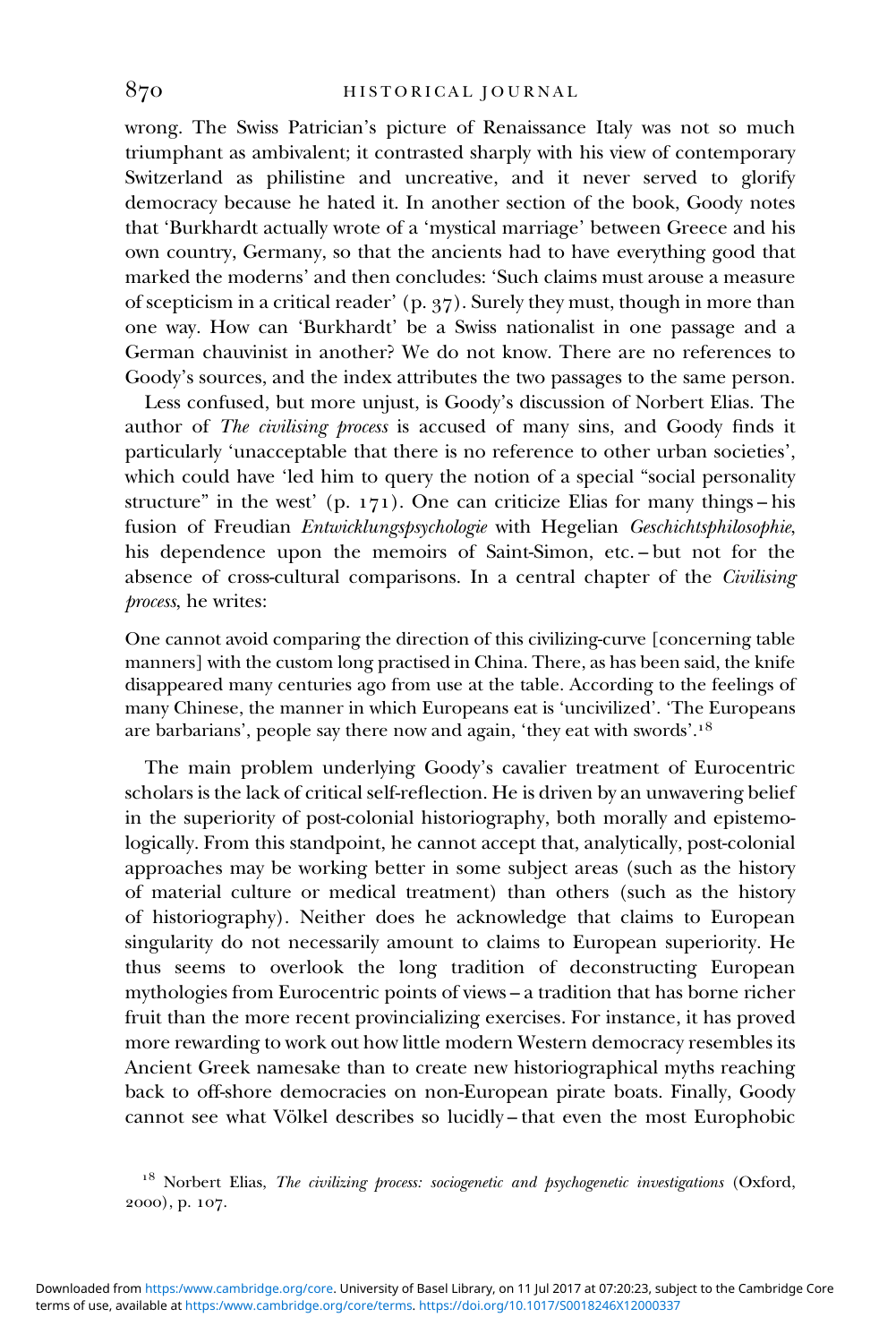academics inevitably reproduce or even strengthen Eurocentric worldviews. So, too, does he when framing Asian and African history with European concepts such as capitalism, democracy, and bourgeoisie.

#### III

To find a critical assessment of global history's present state and situation by a global historian, one can turn to Christopher Bayly's 'History and world history', which is the first of sixteen thematic essays in A concise companion to history (2011), edited by Ulinka Rublack.<sup>19</sup> Bayly, who has contributed much to the triumph of global history at Western universities in recent decades, criticizes postmodernists within his field for having 'overplayed their hand by denouncing all "grand narratives", except their own'  $(p, 16)$ , and warns his colleagues of obscuring the history of the great divide between the West and the rest by explaining it away 'entirely as a "late divergence"'  $(p, 4)$ . According to him, the divide may have become fully apparent only around 1800, but 'Europe's competitive advantages' had revealed themselves as early as  $1550$ . One such advantage, he argues, was 'a more pervasive proto-anthropology' developed particularly by Churchmen in the colonies  $(p, 5)$ . Bayly's assessment is all the more interesting as he does not believe global history to be in a position of political strength. Rather, he sees it threatened internally by the dominance of political correctness over epistemological soundness, and externally by the return of a distinctively nationalist historicism in research and school curricula. One cannot deny that Bayly has a point as far as school education is concerned, especially in Britain, where Niall Ferguson, Simon Schama, and other professional admirers of the national past have lobbied for a return to study great men and great battles in history teaching and found support from Tory members of the government. However, one could also argue that these public academics are trying to win back in the schoolhouse what they have lost in the ivory tower. Bayly may consider his opponents to be more powerful than they actually are – an impression that is reinforced by his challenge to the 'Cambridge School' of political thought with a 'global intellectual history'.

Bayly's essay figures under the title 'Writing history', together with three other articles on 'Causation' (R. Bin Wong), 'The status of historical knowledge' (Ulinka Rublack), and 'Historians' (Donald R. Kelley and Bonnie G. Smith). Unfortunately, the last of these is a missed opportunity. Instead of being a reflection on historians' self-understanding, work ethics, social roles, political functions and so on, Kelley and Smith offer an overview on history writing from Herodotus to Lynn Hunt that repeatedly takes on the character of name-dropping. Important topics such as the complicated relationship between professional and amateur historians during the nineteenth and twentieth centuries are touched on but not discussed. The essay ends with the elitist regret

<sup>&</sup>lt;sup>19</sup> Ulinka Rublack, ed., A concise companion to history (Oxford, 2011).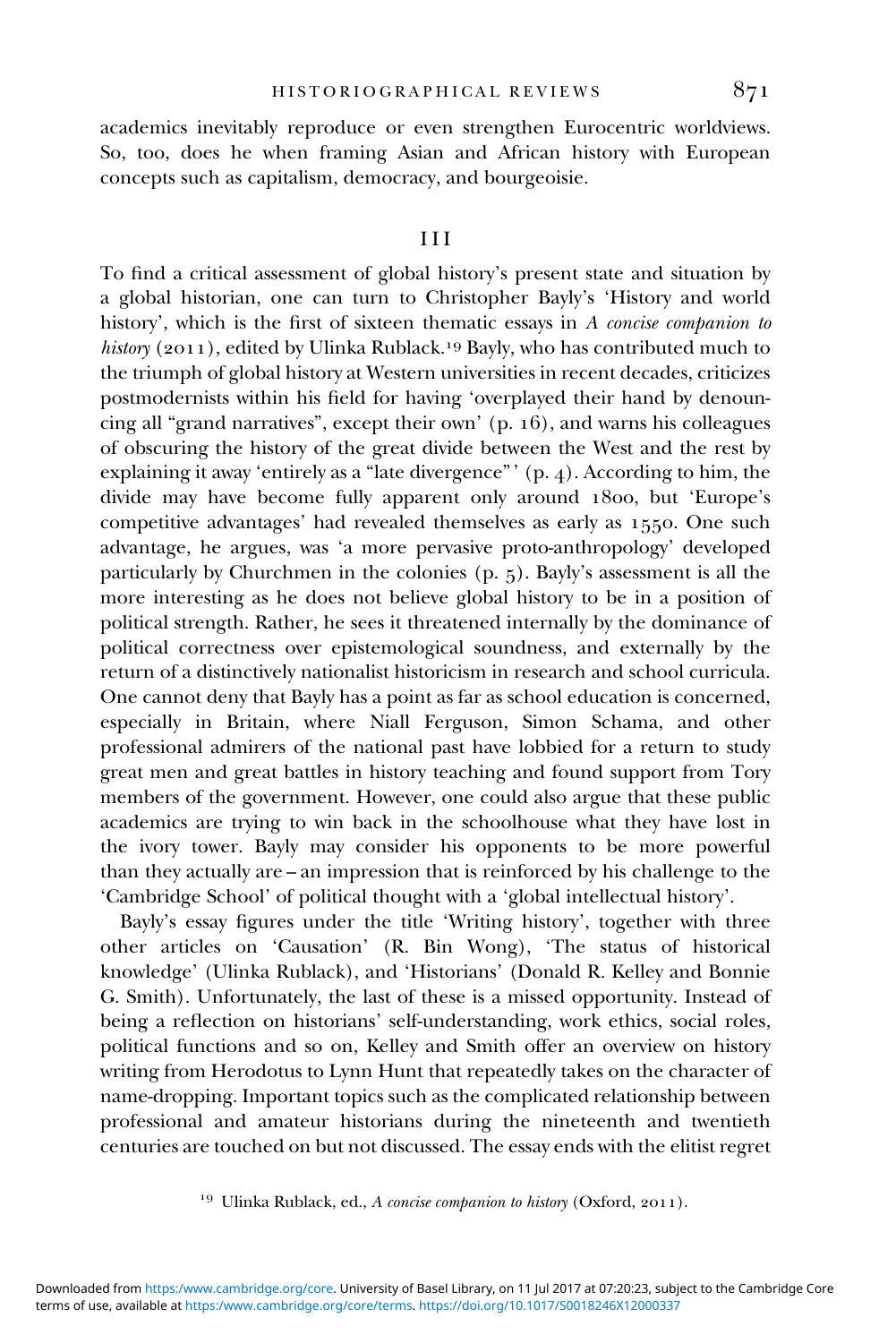that the Internet will enable 'the electronically adept' to join 'the ranks of scholars' and the strange expectation that it will move 'the identity of the historian  $\dots$  another step away from the "source"' (p. 102). Whatever may be meant by 'source', it cannot be original documents, because no other medium has made them available in such abundance as the Internet.

The remaining dozen essays in the book are subsumed under the heading 'Themes and structures'. Conceptually, it is a potpourri, but there are many good pieces among them, for instance 'Power' by Christopher Clark (who addresses this vast topic with an insightful mix of general observations and telling examples), 'Gender' by Dorothy Ko (who outlines an intertwined history of gender and of gender studies), and 'Emotions' by Eiko Ikegami (who offers a much more nuanced criticism of Norbert Elias's *Civilising process* using the notso-Hegelian counter-example of Japan). The common element of all contributions is the inclusion of a global dimension or at least of a global touch, and the common element of all contributors is their employment at British or American universities.

A very different kind of multi-authored history of historiography is presented in volume v of the The Oxford history of historical writing.<sup>20</sup> It covers the period from  $1945$  onwards in 700 pages written by three dozen authors. The editors are Axel Schneider and Daniel Woolf, and the latter's impact can be felt in a distinctively global framework, which for this period makes sense in every respect. However, compared to Woolf's single-authored textbook, the global approach is conventionally, not to say traditionally, organized. The first ten essays are devoted to specific themes or methods, which are more representative of the state of historiography in  $2011$  than in  $1945$  or  $1980$ . They include some original and rewarding choices, such as an overview on 'Censorship and history' by Antoon De Baets or a discussion of 'The historiography of environmental history' by J. R. McNeill. Noticeably missing in this section are articles on history publishing, and historiographical enquiry, which could have shed light on the massive changes brought about by the digital revolution. More problematic still, there is no contribution on popular and public history, which probably had the biggest social and political impact of all history writing during the period covered by this volume. So while the editors flatten the hierarchy between Western and non-Western historiography, they reinforce another hierarchy no less questionable – the one between professional and popular history.

The remaining twenty-two articles deal with historiography in one single nation or language area, from Germany to Mexico to Korea. This organization does not necessarily further cross-cultural perspectives on regional and global 'entanglements', which, during this period, were stronger than ever before. The articles themselves provide solid to excellent introductions. Michael Bentley, in

<sup>&</sup>lt;sup>20</sup> Axel Schneider and Daniel Woolf, eds., The Oxford dictionary of historical writing, v: Historical writing since  $1945$  (Oxford, 2011).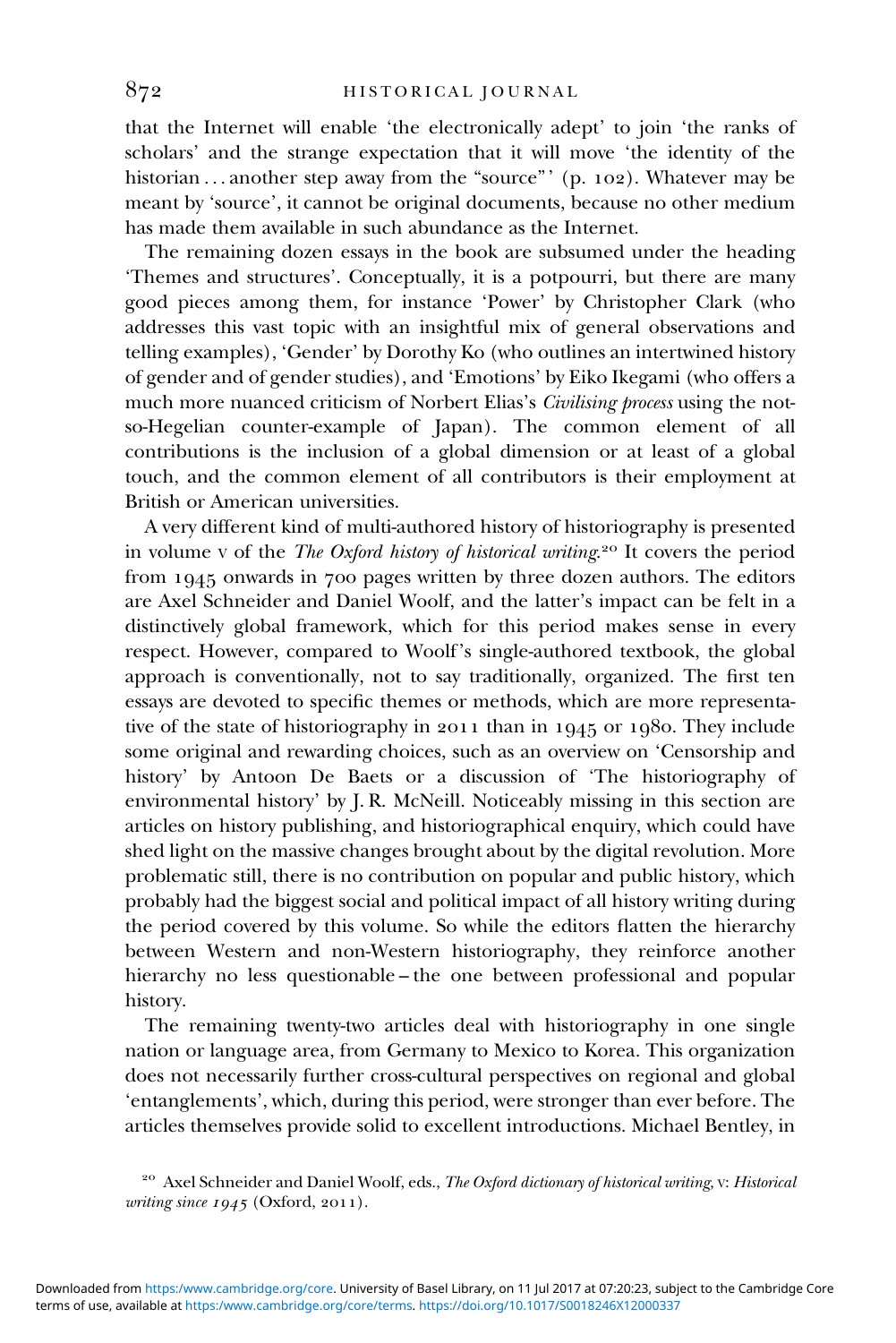his witty and elegantly written piece on Britain, even makes up for conceptual omissions in the first part of the volume. He not only includes the social and political forces working in British history writing, but also the changes brought to the history profession by radio, television, computer, and the Internet  $(pp. 293-4).$ 

#### I V

Writing about the recent historiography of one's own nation can hardly be done in a neutral tone. Bentley takes a critical stance, especially towards a historiographical species well adapted to British upper-middle-class culture: the theory-averse storyteller. In contrast, the tone chosen by the two historians to be discussed now is congratulatory, not to say self-congratulatory. There is nothing wrong with this as long as authors do not confuse beating their breasts with unbiased scholarship or try to make their readers confuse the two. The authors in question are not free from suspicion in this regard.

André Burguière was thirty years old when he was elected 'secrétaire de redaction' of the legendary journal Annales in 1969. Twelve years later, he became a senior member of the editorial board, where he has remained until the present day. This information is given in Timothy Tackett's instructive foreword to the translation of Burguière's history of The Annales School, originally published in 2006, and it is also given by Burguière himself in his introduction, together with an explanation as to why he undertook writing a history he was himself involved in and is still part of.<sup>21</sup> The explanation itself is not entirely convincing as it boils down to a ritualistic, but inconsistent, display of intellectual self-effacement and methodical discipline. Burguière argues that as an insider he is no more or less qualified than an outsider to write this history because he knows 'how to step back and respect certain objectification procedures' (p. 9). This means, more precisely, not to include himself in the story, a decision he also justifies biographically, using an image familiar to most history students: 'Medieval clerics had the impression, in reading classical authors, that they were dwarfs perched on the shoulders of giants. Similarly, I will not conceal my continuing fondness and admiration for these elders in whose shadow I learned to love history' (p. 9). The medieval metaphor serves a modern method here: you blank yourself out of the picture to satisfy quasi-formal requirements of objectivity in order to pay homage to your historiographical forefathers. Self-explanation can be a sophisticated form of self-concealment.

Burguière would have brought less trouble upon himself (more on that below) had he presented the book as what it is: an exemplary piece of memory politics. It is based on the conviction that the 'histoire scientifique', introduced by Marc Bloch and Lucien Febvre in the 1920s, 'has not been superseded', but

<sup>&</sup>lt;sup>21</sup> André Burguière, *The Annales school: an intellectual history* (Ithaca, NY, 2009).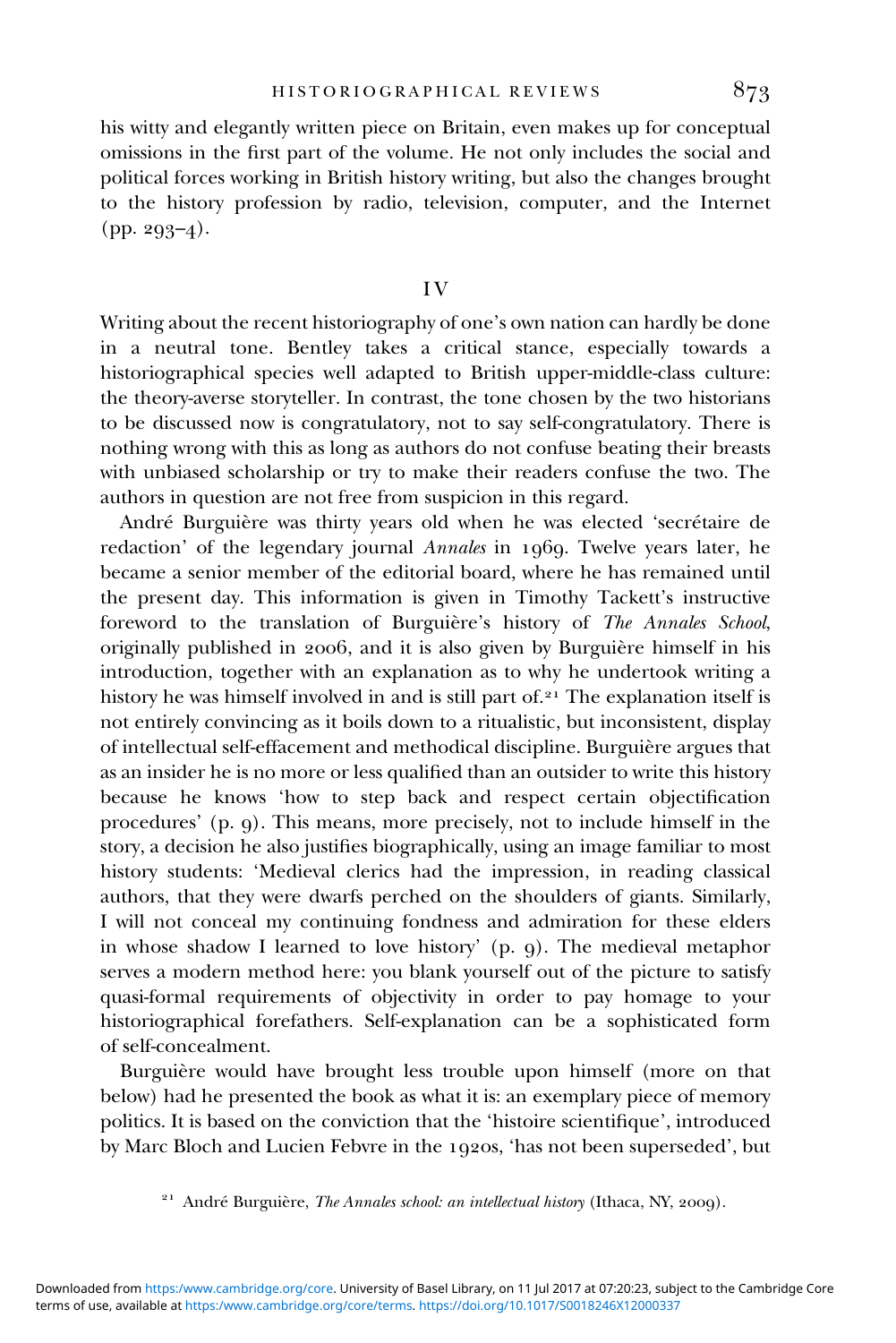only asks 'to be reborn' (pp.  $q-10$ ), and it is driven by the motivation to prepare this rebirth along the lines of his own research philosophy, which is, in a nutshell, historical anthropology operating on the mystical category mentalités. Thus, Burguière's own role as curator of the intellectual heritage bequeathed by the founding fathers of the Annales is afforded a higher status in this book. Fittingly, it starts and ends with the anecdote about an American historian at an international conference, who aggressively expressed her astonishment at the 'obsession among the Annales school historians' to cite the review's founders at every turn (p. 1).

Burguière's memory politics result in a story that begins with two differing equals, Febvre and Bloch, who created the 'spirit of the Annales' in a collaborative effort full of heated exchanges, declarations of friendship, and bursts of originality. It then turns to their powerful successors in the post-war period, who superseded the founders' legacy with problematic methodological concepts and research practices. Most damaging of all, in Burguière's eyes, was Ernest Labrousse, with his attempt to replace the informal co-operation of international scholars with the formal co-ordination of national Ph.D.-cohorts, to favour socio-economic quantification to anthropological interpretation and to weaken the enquiry of *mentalités* by giving in to 'determinist temptation'  $(p. 103).$ 

Compared to Labrousse, Fernand Braudel is presented as a rather minor figure (also in terms of damage done), which is a bold assessment considering the standing attributed to him in most other studies of the Annales School. Burguière describes *histoire totale*, a concept introduced by Febvre but mostly associated with Braudel, as a 'monstrous and ridiculous chimera', and he seems to consider Braudel's greatest contribution to the Annales School as having shown Emmanuel Le Roy Ladurie a way out of the Labroussian army (pp.  $133-$ ). Ladurie indeed emerges as the true heir to Bloch and Febvre by transforming the study of mentalities into historical anthropology. The final part of the book then turns into a lengthy review article of more recent works, including a subchapter entitled 'Passing of the Comet', which offers Foucault posthumously a place within the Annales School, though not without criticizing him for ignoring the concept of mentality  $(p. 210)$ .

What brought Burguière into trouble was the decision to limit his history to France. Given the book's principal purpose, to serve memory politics, this was a reasonable choice. Yet again, Burguière was unable to justify himself. He halfapologized for failing 'the founders of the Annales', who had denounced 'the Gallocentrism of French historians', and half-explained the decision away by his 'greater familiarity with French studies'  $(p, 5)$ . The trouble came in the form of a long and somewhat autobiographical review in the London Review of Books that spared no effort to strip the French historian to his shirt. Its author is Richard Evans, and its main theme is the historiographical virtue of internationalism.<sup>22</sup>

<sup>22</sup> Richard Evans, 'Cite ourselves!', *London Review of Books*,  $31$  (17 Dec. 2009), pp. 12–14.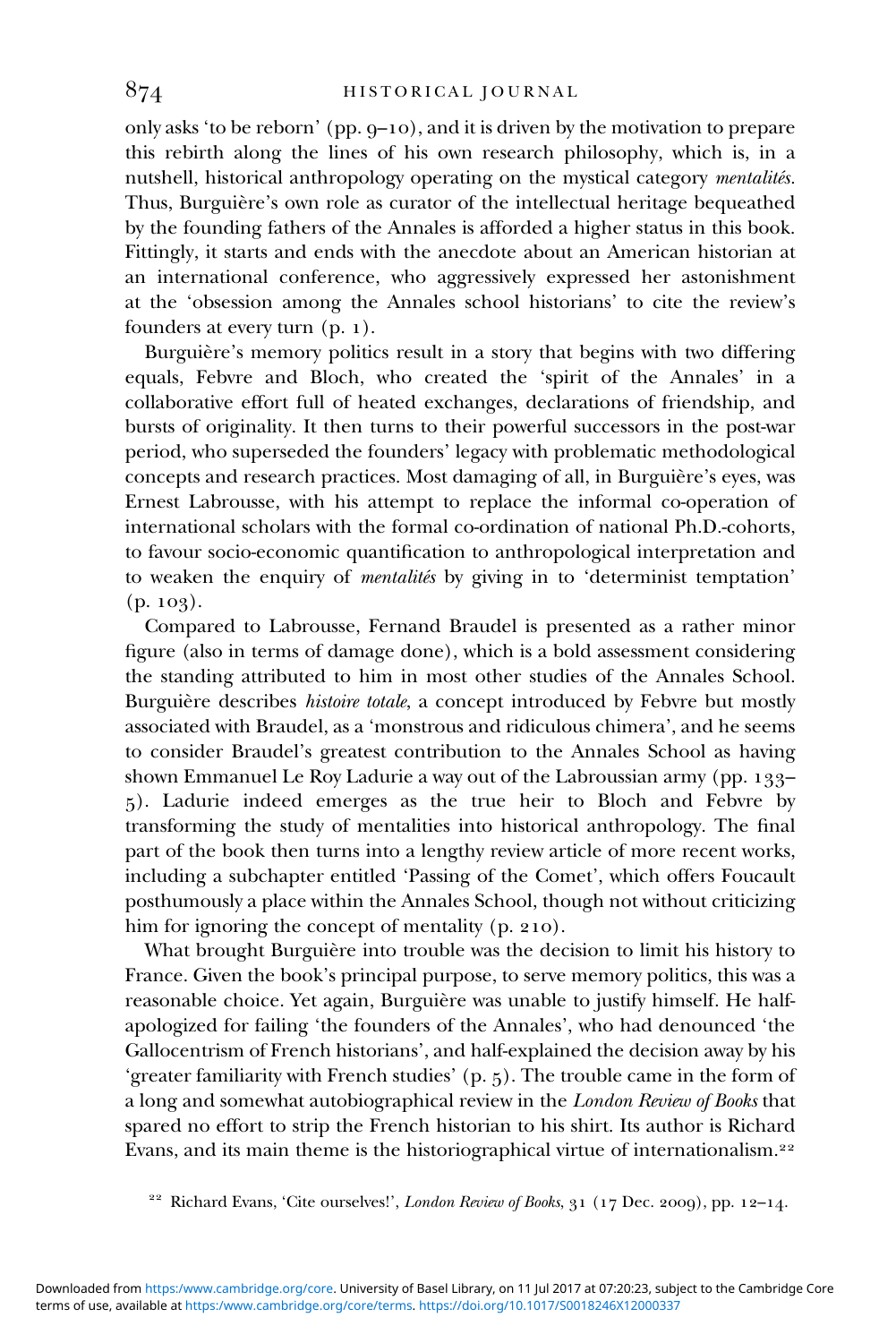Burguière does not figure prominently in Evans's review and neither does his book. Evans starts with a recollection of his own youthful self being passionate about international scholarship in general and the Annales School in particular. The bulk of the review consists of a different history of the Annales, largely drawn from Lutz Raphael's Die Erben von Bloch und Febvre of 1994.<sup>23</sup> Evans highlights Febvre's cynical manoeuvres to turn his heresy into the new orthodoxy while continuing to sell it as heresy. He also argues that Braudel's pupils narrowed the international outlook and character of the movement to a hexagonal affair. This is where Burguière comes into play. Evans introduces him as a hopeless case of national narrowness, which may not be entirely wrong, but he does it in a way that is not entirely correct. Burguière, in his clumsy apologia, writes: 'At a time when international scientific organizations and events ... seem to be globalizing historical research to the same extent as is seen in the experimental and exact sciences, it is troubling to observe that most historical debate continues to unfold within a national framework' (p.  $5$ ). Evans renders this as follows: 'Burguière writes that he has confined his book to French historians, mainly because "most historical debate continues to unfold within a national framework".' And when Burguière meditates: 'By virtue of its international success, microhistoria, launched by Italian historians ... close to the Annales school, may belie the idea of a national isolation of historiographical issues and trajectories'  $(p, 6)$ , Evans concludes: 'He believes there has always been, and continues to be, a "national isolation of historiographical issues and trajectories".'

This exercise in the fine art of misquoting finds a match at the end of the review, where Evans uses a sledgehammer to crack a nut by first suspecting Burguière of not having read Raphael's study and then qualifying his book as 'self-important, pompous, pretentious, solipsistic, often obscure, sometimes barely coherent'. One cannot help thinking that there may be some nationalist undertones in this internationalist bashing. Poor Burguière published a riposte entitled Déconstruction d'une démolition five months later, thereby giving another impression of his provincial horizon, as it was not a reaction to Evans's review, but rather to an appreciative account of it in a French journal.<sup>24</sup> Preoccupied with damage limitation, Burguière did not dare return the compliment of a nationalist attitude to his critic, although it would not have been too difficult to do so, considering that Evans borrowed a few arguments of the review from his own book, which he had published a few months before and in which he praised the internationalism of British historians.

<sup>&</sup>lt;sup>23</sup> Lutz Raphael, Die Erben von Bloch und Febvre: Annales-Geschichtsschreibung und nouvelle histoire in Frankreich 1945–1980 (Stuttgart, 1994).<br><sup>24</sup> André Burguière, 'Déconstruction d'une démolition', Books, 1 May 2010: [www.booksmag.](http://www.booksmag.fr/blog/droit-de-reponse-dandre-burguiere-221)

[fr/blog/droit-de-reponse-dandre-burguiere-](http://www.booksmag.fr/blog/droit-de-reponse-dandre-burguiere-221)221; 'Les historiens français refont leur histoire', Books, 22 Feb. 2010: [www.booksmag.fr/focus/les-historiens-francais-refont-leur-histoire-](http://www.booksmag.fr/focus/les-historiens-francais-refont-leur-histoire-856/recherche/area=europe)856/ [recherche/area=europe](http://www.booksmag.fr/focus/les-historiens-francais-refont-leur-histoire-856/recherche/area=europe).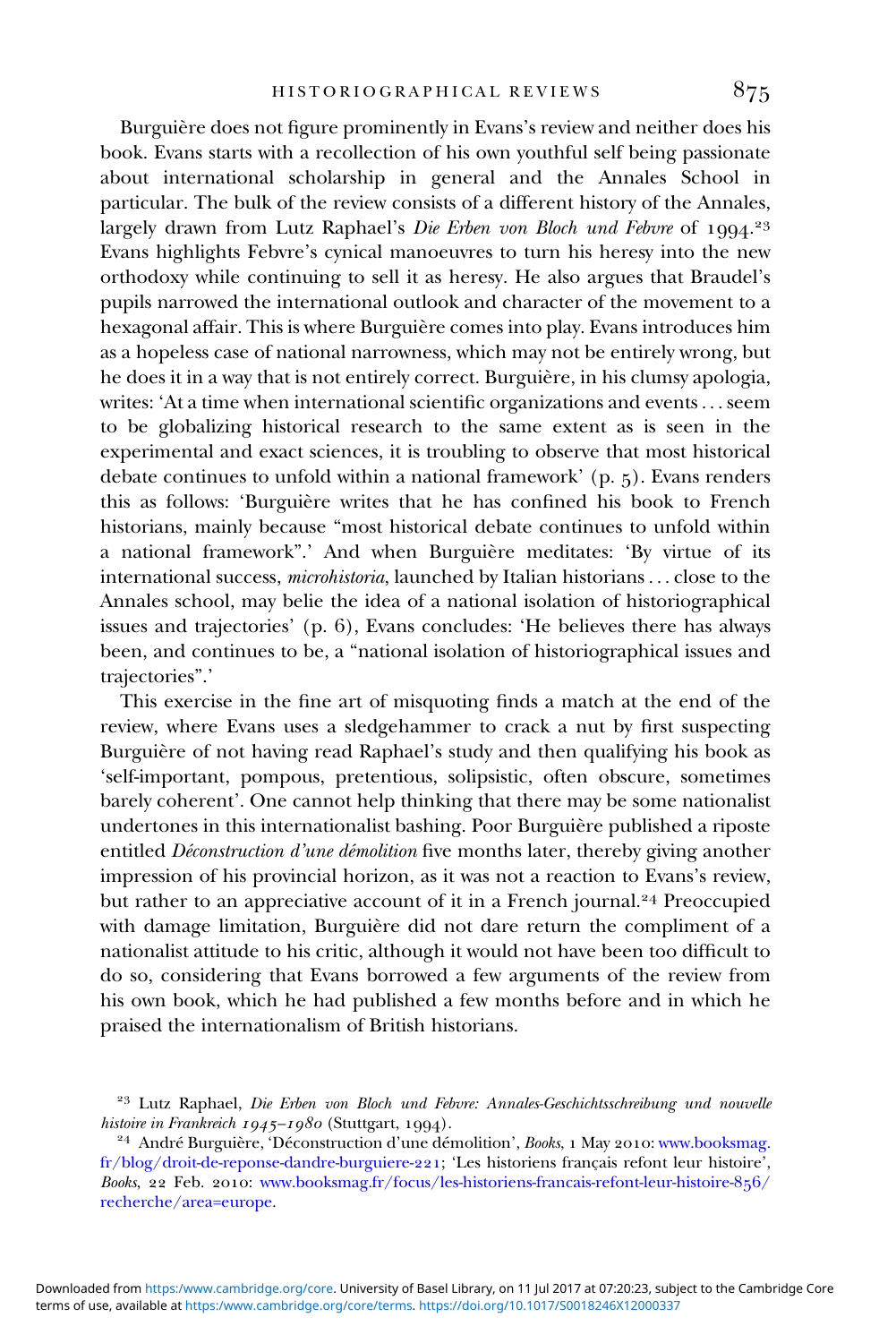Cosmopolitan islanders, as its title reads, is an extended version of Evans's inaugural lecture as Regius Professor of Modern History at Cambridge. According to the nature of the event, it is a celebratory account of his discipline, British historiography of the European continent. What makes the eulogy special is that it comes by means of statistical data on historians working on nations other than their own. Evans selected Britain, the United States, Germany, France, and Italy and came to the conclusion that US historians are the most 'cosmopolitan', with 61 per cent working on foreign topics, followed by the British, the French, the Germans, and the Italians, with only 12 per cent studying non-Italian history. The conclusion is premature.<sup>26</sup> The figures collected by Evans's research assistants are, with the exception of Britain and Germany, hardly representative of the whole guild of academic historians within each country and, on top of that, they amount to a comparison of apples and pears. For France and Italy, only two history departments in each country have been included, of which none is situated at the  $\acute{E}cole$  normale supérieur or the Scuola normale superiore. For the United States, in contrast, the data is taken exclusively from seven of the greatest private universities plus Berkeley. It would not be too bold an assumption that the number would drop dramatically from per cent with the thousands of public US institutions included. The only argument Evans can make on firm ground is that there are more historians studying foreign countries at British than at German universities.<sup>27</sup> Whether this is a sign of greater British cosmopolitanism is yet another question. One can also write the history of foreign countries for the purpose of national celebration, a motive that has a particularly great tradition in Britain.

A second argument brought forward by Evans for British historians' cosmopolitanism and, ultimately, superiority, is the impact they have on foreign countries' national historiography, as reflected in the great number of translations and sales of their books abroad. This is a stronger, but still not entirely convincing point. It is indeed striking how well British historians are generally received on the continent, and it would be hard to argue that this has nothing to do with elegant writing and interesting arguments. But why are they interesting? In some countries, especially in Germany, British historians seem to walk through the political minefield that the more recent national history still is for domestic scholars. They are thus more inclined to move in directions where locals would not dare go and tend to be warmly welcomed by them when

<sup>25</sup> Richard Evans, *Cosmopolitan islanders: British historians and the European Continent* (Cambridge, 2009).

 $^{26}\,$  For another critical assessment of Evans's data based on different statistical material see Peter Baldwin, 'Smug Britannia: the dominance of (the) English in current history writing and its pathologies', *Contemporary European History*, 20 (2011), pp. 351–66.<br><sup>27</sup> The most complete comparative data on British and German history publishing after

1945 is now available in Olaf Blaschke, Verleger machen Geschichte: Buchhandel und Historiker seit 1945 im deutsch-britischen Vergleich (Göttingen, 2010). As far as I can see, though, Blaschke does not provide quantitative information about publications on foreign topics.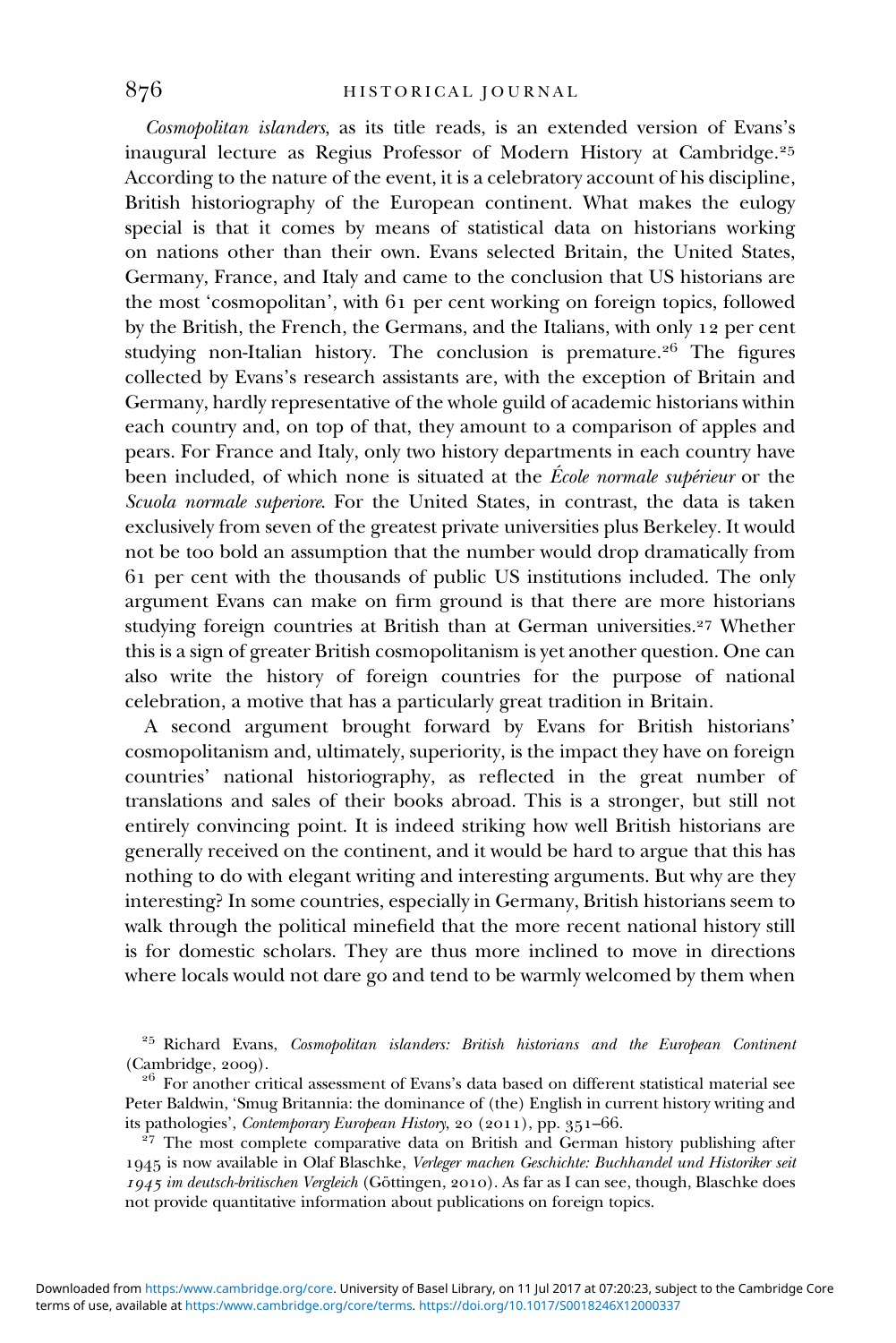returning unscathed. Christopher Clark's revisionist history of Prussia, Iron kingdom, is a recent example of this. Evans rightly points out that one reason for British historians' popularity abroad is – 'France aside' – the openness of foreign historians to foreign ideas  $(p, 50)$ .

In order to turn this success story into an argument for the general superiority of British history writing, Evans makes an opposite claim, and this is where his argument falters. He observes that continental historians are little read in Britain, let alone translated into English, and ascribes this to a lack of quality and readability. His judgement on German historians is short and clear: they

have no incentive to write for anyone apart from each other and a captive readership of students taking their courses, and strive to make their reputations with the longest books, the longest sentences and the longest footnotes; British publishers look at their work with horror as unreadable and unmarketable, and seldom translate it.  $(p. 55)$ 

As with most national stereotyping, this statement may contain a grain of truth, but does not explain very much. What about British historians working on Britain? Could it be that they cultivate more insular reading habits for the simple reason that many of them are not as familiar with French, German, and Italian as their continental counterparts are with English? And what about the low number of German novelists being translated into English? Do we have to make their long footnotes and bad writing responsible, too, or could this have more to do with hegemonic complacency on the side of British and American publishers and publics? Questions about historians can hardly be answered by looking at historians alone, but then their successes or failures could no longer be presented as a direct result of personal virtues or vices. Evans, in his extended inaugural lecture, understandably has little inclination to succumb to such sobering thoughts.

Much of Cosmopolitan islanders consists of quotes taken from emails of friends and colleagues speaking about their – mostly successful – reception abroad, and of vignettes of previous Regius professors and their works on continental history. This makes for a read not unlike Burguière's book, except that the Frenchman's heroes appear more fascinating in many ways than a Temperley, Taylor, or Trevelyan. One has to wait till the last chapter to reach the best part of the book, where Evans speaks about the prospects of British historians' engagement with the continent. Having written the book before the British government announced drastic university reforms, Evans locates the biggest threat as being 'the rapid and continuing decline of language-learning' in British schools (p. 201). This, according to him, leads to fewer young historians being capable of studying foreign sources in their original language, an effect reinforced by the little time Ph.D. students have to improve their foreignlanguage skills because of government requirements to complete their studies within three to four years  $(p. 215)$ . For the generation of younger historians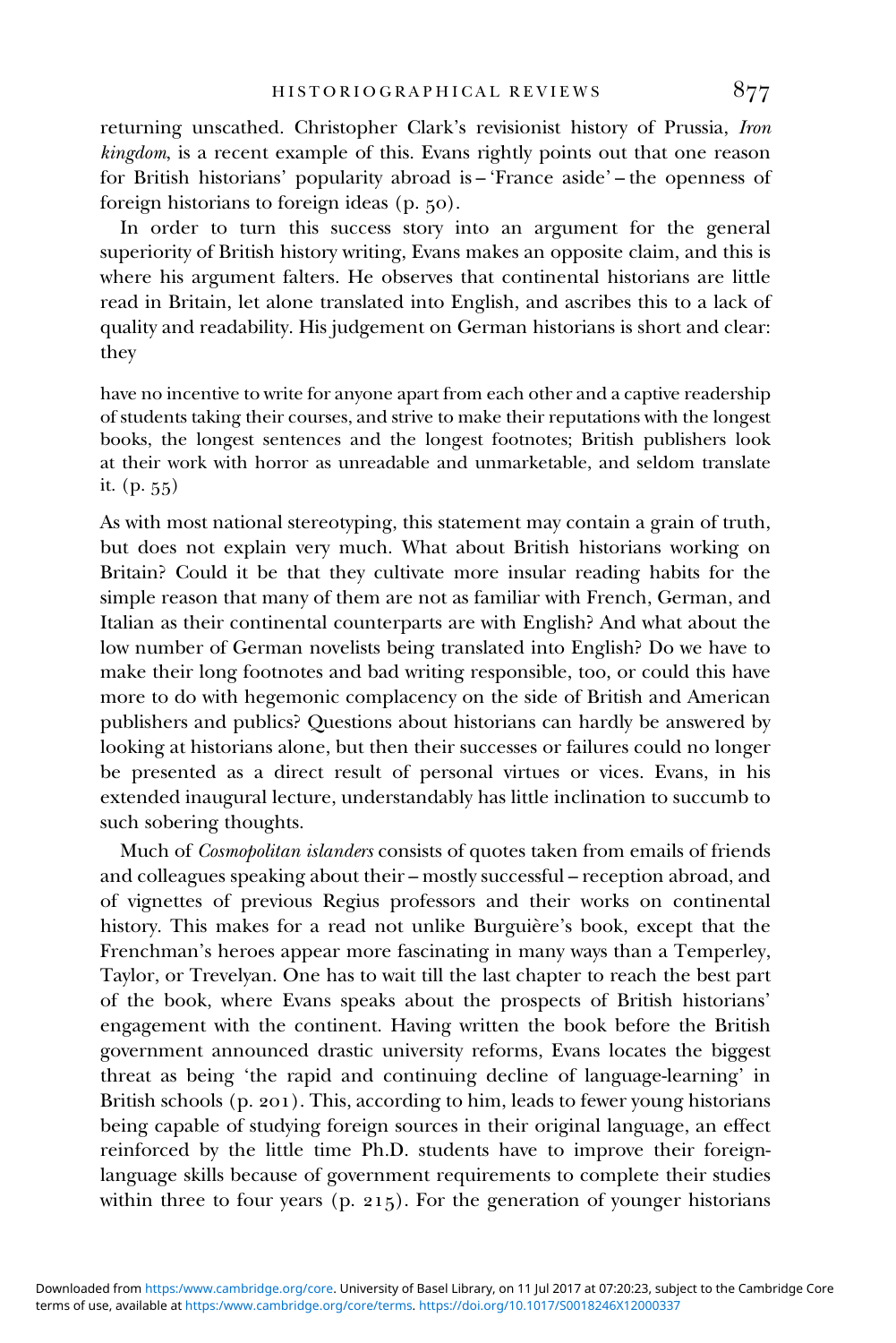now filling new posts at British universities, Evans is already seeing his countrymen being gradually replaced by continentals, most of them Germans. So, will the refined species of Cosmopolitan islanders be succeeded by Teutonic language-torturers and footnote fetishists? Not necessarily, Evans reassures his readers, as long as many of the newly employed German historians have already taken their undergraduate and postgraduate studies in Britain and thus had the chance to adapt to 'the British tradition of writing for a broad readership in a literary style' (p.  $207$ ). With student fees skyrocketing in Britain and the overproduction of academics reaching unprecedented heights in Germany, this may soon turn out to be a pious hope.

V

Perhaps, though, that great tradition of British historians feeding the literary market with beautiful prose is less dependent on university education than Evans believes. What could, in fact, be more important is the relationship between academic and non-academic history writers, the organization of the literary market, and the commercial opportunities beckoning to history writers. During the nineteenth and twentieth centuries, it was not unusual for prominent historians to move in and out of universities. They imagined themselves as independent 'men of letters', cultivating the ideal of gentlemanly amateurism while simultaneously making money by satisfying the demands of a growing middle-class readership. Eminent scholars such as E. H. Carr and E. P. Thompson only spent a part of their professional lives within ivory towers and the rest as freelance writers, newspaper editors, or diplomats. Careers like theirs, which were very unusual in French higher education and virtually nonexistent in German universities at the time, served as an antidote to the ossification of academic historiography. Today, border crossers resisting the dictates of academic professionalization are a rare sight at British universities, too, though there still are a few prominent examples, such as Noel Malcolm at Oxford University or William St Clair at Cambridge. Still, many historians with purely academic careers have so far stuck to the tradition of writing for professional and lay audiences alike, and one motivation to do so has been the continuing possibility to enhance a modest academic salary with considerable revenue from publications.

In fact, with Andrew Wylie and other literary agents adding senior faculty staff to their list of 'highbrow' authors and marketing these authors with 'lowbrow' methods on a global scale, some academic historians are now able to pocket advance payments that would have made previous generations of 'men of letters' blush – or turn them green with envy. I do not think that there are academic historians on the continent who have an agent, let alone secure large advances for book contracts, but I might be wrong, because if there are any, they probably would not let anybody know for fear of the persistently powerful prejudice that commercial success is a sign of intellectual failure.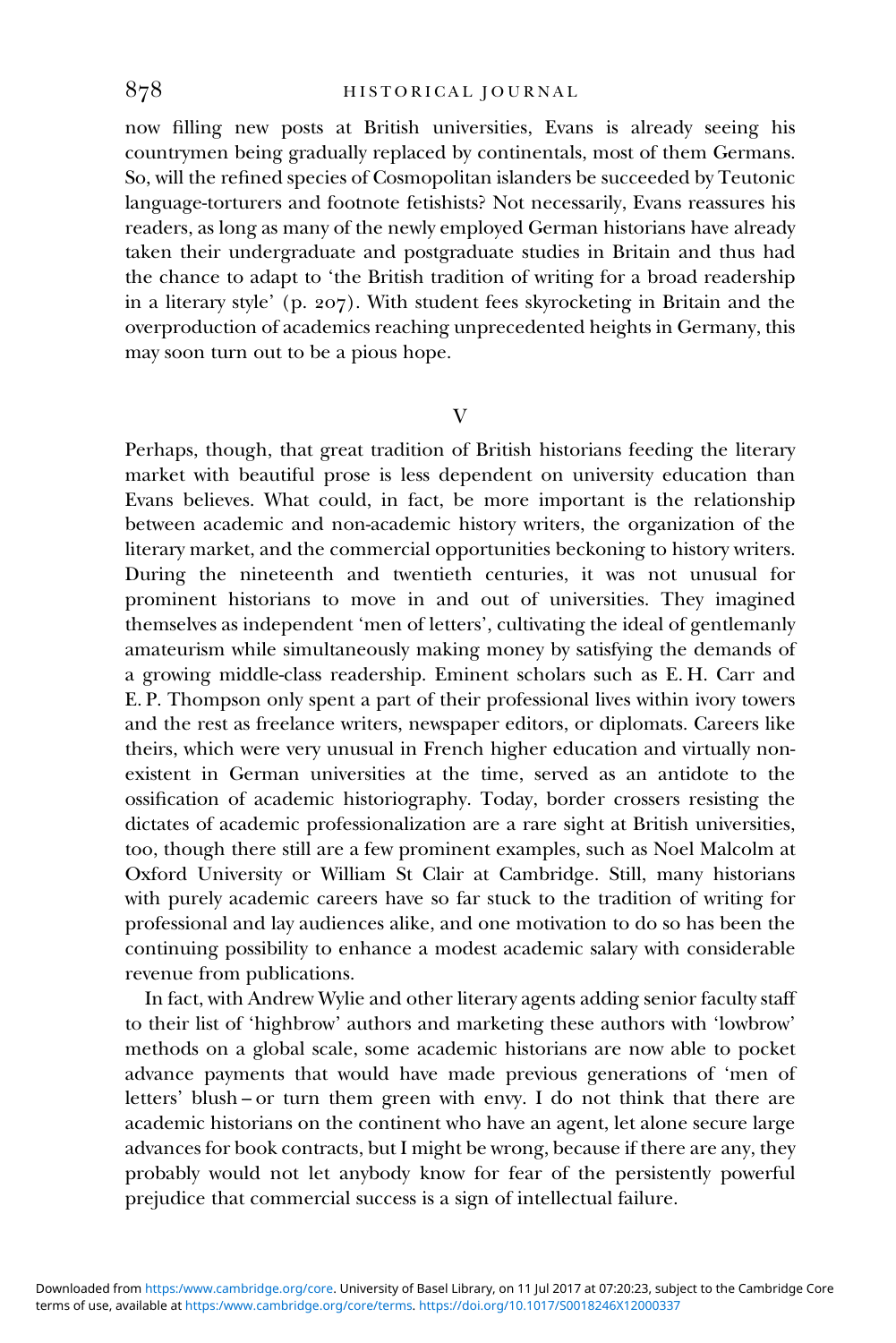To get a full picture of how public historians in Britain survived in the role of 'men of letters' by conforming to gentlemanly ideals of wit and style and turning them into commercial success, one has to reach for the book of a literary scholar who himself combines many features of this role. This is Common reading: critics, historians, publics by Stefan Collini.<sup>28</sup> The book consists of two dozen short essays, most of which were written on the occasion of a book review and first published in the Times Literary Supplement or the London Review of Books. More than half deal with a single literary critic, public philosopher, or historian; the rest is devoted to more general topics such as 'The author as celebrity' or 'The literary critic as hero'. Among the historians selected by Collini are figures as diverse as Arthur Bryant and Perry Anderson, E. P. Thompson and Herbert Butterfield.

E. H. Carr appears once again, portrayed by Collini as an anti-intellectual intellectual, a popular role in twentieth-century England, though more on the right than, as in Carr's case, among sympathizers with Soviet Russia. Carr's selfimage as an outsider in all camps, cultivated with the necessary moderation and panache, partly explains his appeal to broad audiences. He behaved as a realist among academics, as an intellectual among diplomats, and as a Russophile among Cold Warriors. His preaching of 'realism' and damning of 'illusion' had, Collini writes, the paradoxical effect that 'he tended to underestimate the role of ideology in determining Soviet policy, just as he had in the case of Nazi Germany in the late 1930s. His devotion to Realpolitik thus turned out to be in this respect unrealistic, a failure accurately to register the actual moving forces in world affairs' (p. 164). Collini also detects 'a streak of soured romanticism' in Carr's commitment to 'realism', which he sees expressed in the regret that the future did not look as bright anymore to Carr as it had looked to the British of the nineteenth century  $(p. 173)$ .

What makes Collini's portraits so rich, apart from his subtle and precise prose, is his sense of scholarly self-contradictions and his ability to describe them as a source of both ideological blind spots and literary productivity. Naturally, this sense bears richer fruit when Collini deals with authors of a certain intellectual calibre. Arthur Bryant, devotee to 'the historic and eternal English vision', fighter of England's hereditary enemies ('intellectuals', 'dons', 'highbrows', 'secularists', 'progressives'), friend of the 'good ordinary Englishmen', and best-selling 'man of letters', cannot offer much more than a picture of piled-up anachronisms:

the figure whom Britain's cultural and political establishment had gathered to honour in Westminster Abbey in the 1980s had sustained into the 1950s a relation with a public defined in the 1920s and 1930s while writing in the manner and with the confidence of an Edwardian man of letter who in turn was striving to emulate the achievements of Victorian historians.  $(p. 137)$ 

 $2^8$  Stefan Collini, Common reading: critics, historians, publics (Oxford, 2008).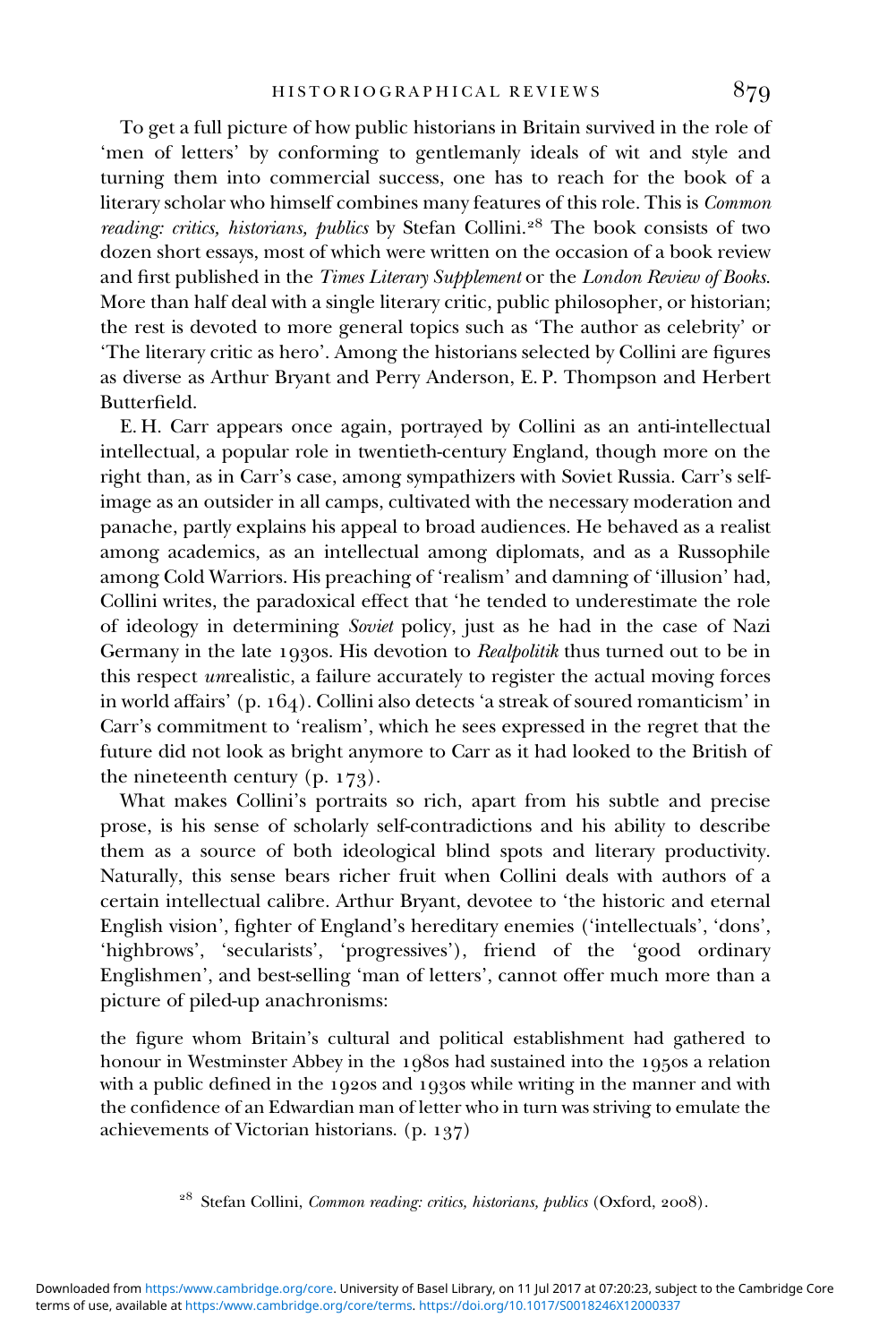More rewarding is Collini's portrait of Perry Anderson as a Marxist of aristocratic grandeur. Collini does not hide his admiration for the man. 'It hardly seems fair', he writes about a collection of Anderson's essays (with obvious similarities to his own anthology), 'that one man could move with such ease through the history of so many periods and regions or through so many different kinds of writing' (p. 190). This, however, does not prevent him from describing Anderson as a person sharing many traits with British 'men of letters' on the conservative side. Despite his cosmopolitan flair and polyglot virtuosity, Anderson appears as a distinctively British intellectual – an upper-middleclass rebel adhering, in his own words, to the principle that 'writing well is the best revenge' and displaying a gentlemanly disdain for 'institutions of higher learning' with their 'pretentious jargons, guild conceit' and 'standards of writing that would have left Marx and Morris speechless' (p. 188). Anderson's fear that the migration of his comrades into universities would cripple the intellectual power and aesthetic prowess of the left was followed by himself taking up a distinguished chair at UCLA (though part-time only), and with the Marxist movement in the West driven to the margins of the intellectual spectrum, Collini cannot help asking which readership Anderson is addressing himself to with his refined English that comes decorated with pieces of German, Latin, and French. The answer remains vague, but Collini's final conclusion comes surprisingly close to that on Arthur Bryant – with a small, but crucial distinction: while Bryant was outmoded, Anderson is and has always been 'untimely', an aristocratic mind deriving his relentless intellectual energy from an eighteenth-century code of honour that 'scoundrels should not be allowed to get away without, at the very least, a good thrashing'  $(p. 195)$ . If this is so, then Anderson must feel very much at home in our post-neo-liberal era of neo-liberalism.

And what about Collini himself? Whom does he write for, for what purpose and from what position? The answer may be even more difficult than in Anderson's case. It is fascinating, but also irritating to see that Collini, in much of his work, revolves around the public role aspired for and attributed to British intellectuals without ever making himself, at least to my knowledge, a part of the story he tells. Many critics of his books have been desperate to pin him down, with little success so far. Terry Eagleton, in a review of Collini's Absent minds: intellectuals in Britain, thought to have found 'an enormous blind spot', that is the 'critique of its own modern-day, middle-class liberalism'. The study, he criticized, dished out even-handedly to the left and right and thus stood 'where we all instinctively, corporeally imagine we are: bang in the middle'.<sup>29</sup> In Eagleton's eyes, of course, the middle is a no-go area in a double sense. It is way too far to the right and no place for committed scholarship. With Collini becoming a prominent voice against the commercialization of higher education

<sup>&</sup>lt;sup>29</sup> Terry Eagleton, 'The truth speakers', New Statesman, 3 Apr. 2006: [www.newstatesman.](http://www.newstatesman.com/200604030039) com/200604030039